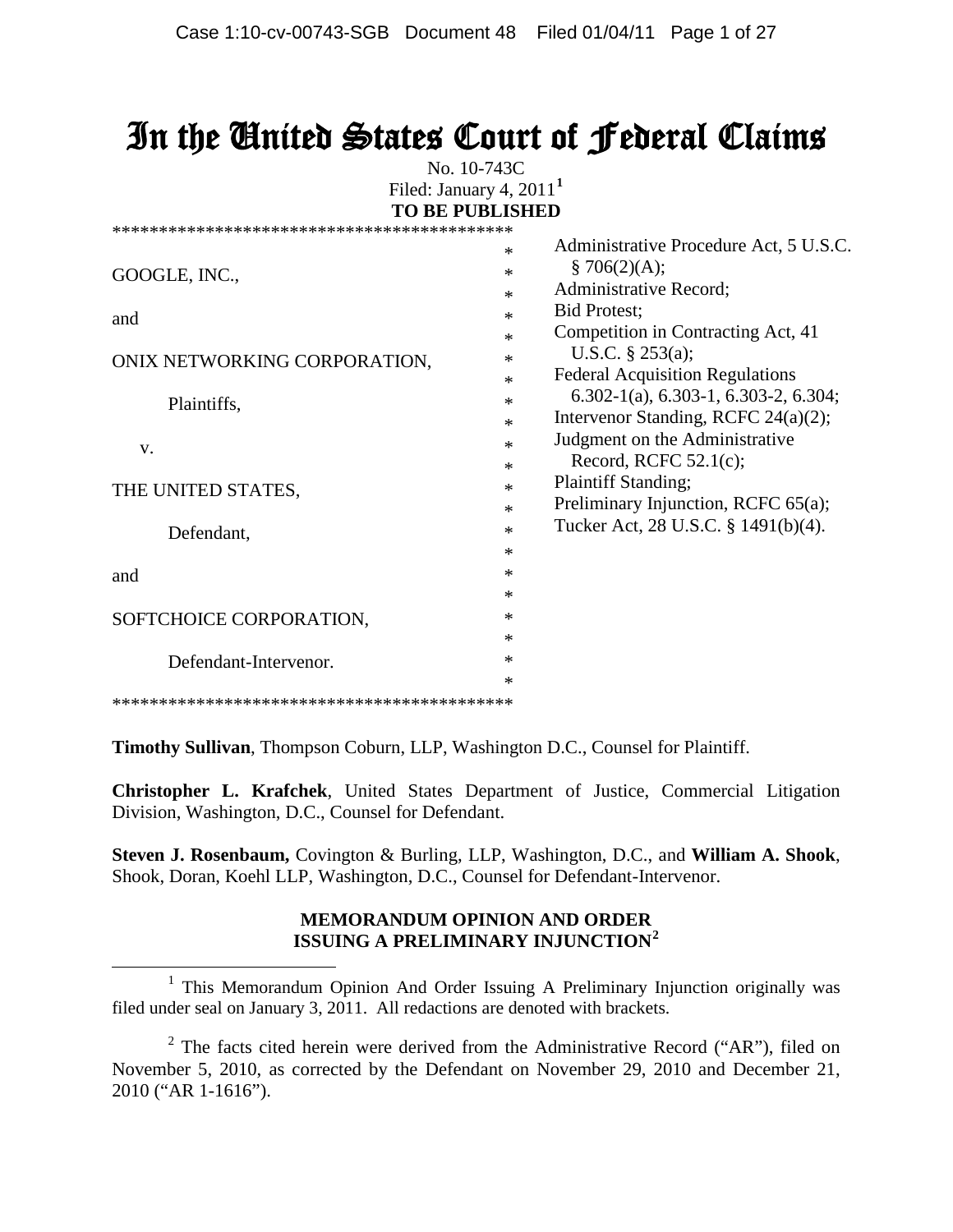## **BRADEN,** *Judge.*

On October 29, 2010, Google, Inc. and Onix Networking Corporation, a licensed vendor of Google products and solutions (hereinafter collectively "Google"), filed a pre-award bid protest in the United States Court of Federal Claims, challenging an August 30, 2010 Request for Quotation No. 503786 (the "RFQ") by the Department of the Interior ("Interior" or "DOI") to provide "hosted email and collaboration services and [Interior's] supporting 'Limited Source Justification.'" Compl. ¶ 1-2. After reviewing the Administrative Record from November 5, 2010 and updated through December 21, 2010, Google filed an Amended Complaint on December 30, 2010 to challenge the entire procurement, including a June 10, 2010 Modification No. 0003 to an existing contract with Dell Marketing ("Dell") to implement a pilot project to migrate the Bureau of Indian Affairs email systems to Microsoft Exchange and two July 15, 2010 Standardization "Determination and Findings" to "establish Microsoft's Business Productivity Online Suite–Federal as the Department-side standard for Messaging and Collaboration" and Microsoft Desktop and Service Software, as the "Department-wide standard for computer operating, systems desktop and service, office automation, and systems management software." Am. Compl. ¶¶ 41-48.

For the reasons discussed herein, the court has determined that a preliminary injunction and remand is warranted.

## **I. RELEVANT FACTS OF THE PROCUREMENT AT ISSUE.**

On November 16, 2009, Department of Interior's Office of Inspector General issued a FY2009 FISMA Evaluation Report that made the following finding:

The Department of the Interior (DOI) does not fully comply with the Federal Information Security Management Act  $(FISMA)^3$  $(FISMA)^3$  again this year. The decentralized organizational structure, fragmented governance processes related to the Information Technology (IT) program, lack of oversight, bureau resistance to Departmental guidance, and use of substantially under-qualified personnel to perform significant information security duties exasperates [sic] the challenges in securing the Department's information and information systems. Personnel responsible for management of the IT Programs are not accountable for results, and existing investments are not leveraged to their full potential. These serious flaws significantly negate the benefit of the \$182 million spent on IT security in fiscal year (FY) 2009 and the efforts of the 677 employees and contractors fully devoted to information security across the Department.

AR 1535.

<span id="page-1-0"></span> <sup>3</sup> Congress enacted Title III of the E-Government Act of 2002 "commonly referred to as FISMA, in response to concern about the security of federal information and information systems." AR 1540.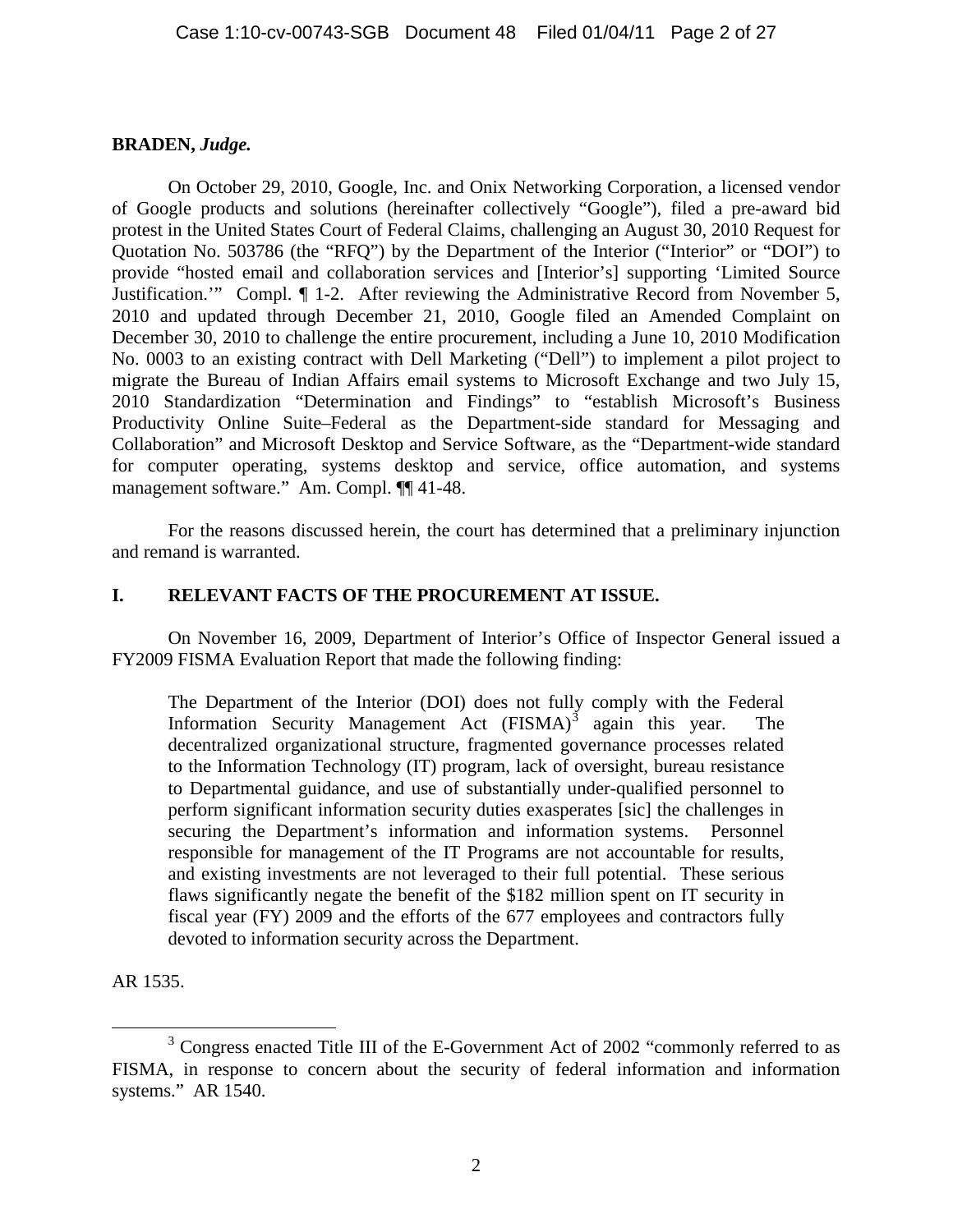\* \* \*

We include many recommendations from previous reports to address the deficiencies identified throughout this report. *Until the Department establishes a sound governance structure for its IT program, creates an atmosphere of accountability, and performs adequate oversight, it is unlikely information security will improve.*

AR 1538 (emphasis added);[4](#page-2-0) *see also* AR 1347-1492.

The Inspector General's Report provides context to the relevant facts of the procurement at issue.

In June 2002, a Department of the Interior Information Technology Management Reform ("ITMR") study identified areas where the agency's information technology environment needed improvement. AR 1. One area was email/messaging services. AR 1. In August 2002, the Secretary of the Interior issued a Memorandum, titled "Information Technology Resources Management," that established the Information Technology Management Committee ("ITMC") as the "governing body for information technology within [Interior]." AR 1539. In 2003, Interior initiated an Enterprise Messaging Service Initiative ("EMS Project") "to consolidate email into a single [Interior]-wide system[.]" AR 1.

On July 24, 2006, Interior's Chief Information Officer ("CIO") issued an "Email Solution Selection Notice of Record" to announce that "*Microsoft Exchange was chosen as the single consolidated email solution for consistency and interoperability with [Interior] enterprise license purchases and was the result of exhaustive analyses from the EMS [Enterprise Messaging Service] team*." AR 765 (emphasis in original). On September 28, 2006, the EMS Project was terminated, but the CIO issued policy guidance "for [Interior's] Bureaus and Offices to migrate from their existing email systems to Microsoft Exchange on a bureau-by-bureau basis by the end of FY 2009." AR 1; *see also* AR 751 (listing factors contributing to "the failure of this project").

In late 2007, Interior's Chief Technology Officer ("CTO") began to assess the viability of implementing a single email and collaboration system, known as "Unified Messaging" to replace thirteen existing independent email systems. AR 175. The following entities were contacted to provide market research and/or their analyses of relevant issues:  $[REDACTED]$ <sup>[5](#page-2-1)</sup>, the National

<span id="page-2-0"></span> <sup>4</sup> The Administrative Record does not include the Department of Interior's Office of Inspector General's FY2010 FISMA Evaluation Report that the court assumed was issued in November 2010.

<span id="page-2-1"></span><sup>&</sup>lt;sup>5</sup> [REDACTED] is well recognized as one of the leading providers of IT market research and analysis. AR 175.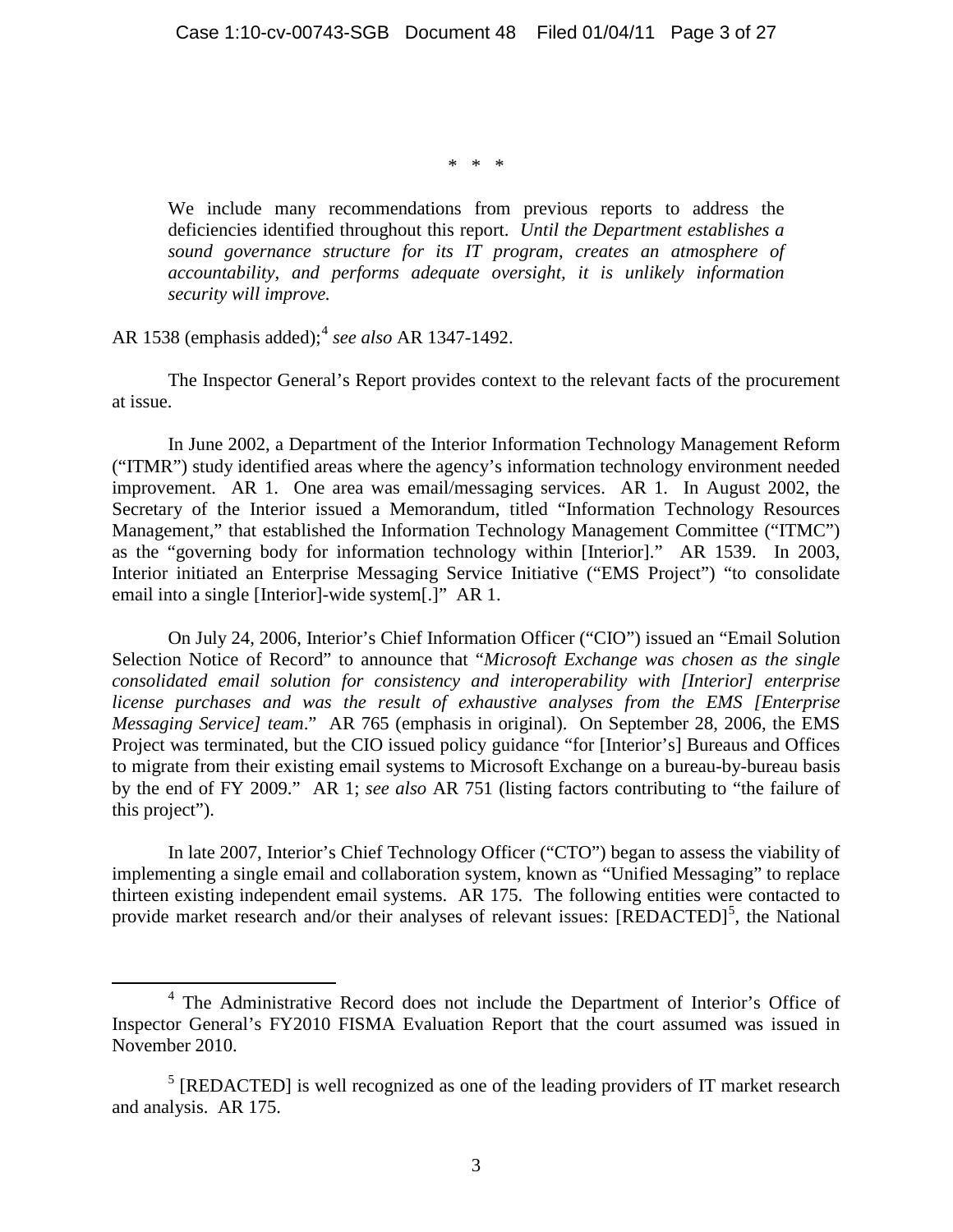Institute of Standards and Technology; the Cloud Security Alliance<sup>[6](#page-3-0)</sup>; and the Government Accountability Office. AR 175.

On April 9, 2008, Interior's CIO, Michael J. Howell, issued an Electronic Mail Interim Guidance and Policy Review that instructed Interior Bureaus and Offices to "continue planning and conversion efforts to migrate to the latest version of Microsoft Exchange 2007 email." AR 1. An "[Interior] Email Team" was established, headed by Mr. Bill Corrington, then the Acting CTO, "to make recommendations about email policy direction of the Interior" to be presented to the ITMC. AR 2.

On June 17, 2009, Mr. David Standish, Google-Federal, requested a meeting with Mr. Corrington to discuss Interior "using MS Outlook with Google Apps for email, contacts, and calendar[.]" AR 59. On July 8, 2009, a meeting was held between Mr. Corrington and Mr. Standish to discuss Interior's "goal of implementing a single email system." AR 150.

On July 31, 2009, Microsoft's Account Manager – Federal, U.S. Public Sector, Ms. Justina Glavin, sent an email to Mr. Corrington and Mr. Andrew Jackson, Deputy Assistant Secretary for Human Capital, Performance, and Partnerships, to follow up on a prior meeting. AR 1088. The attachments were described as "BPOS overview for Dept. of Interior," which appear to include 14 documents.<sup>[7](#page-3-1)</sup> *Id.* 

On September 15, 2009, Mr. Standish forwarded Interior an announcement that Google had an ongoing project to create a Google Apps cloud computing environment dedicated only to government customers, to be operational in 2010, and that Google intended to submit a FISMA Certification and Accreditation package for government approval by the end of the year. *See* http://googleenterprise.blogspot.com/2009/09/google-apps-and-government.html (last visited 12/31/2010).

On September 24, 2009, Mr. Corrington sent an email to Microsoft's Vice President, Federal Government, Ms. Teresa Carlson, and Ms. Glavin to acknowledge a prior meeting that

<span id="page-3-1"></span> $<sup>7</sup>$  The Administrative Record does not include these attachments.</sup>

<span id="page-3-0"></span><sup>&</sup>lt;sup>6</sup> The "Cloud Security Alliance" ("CSA") is a non-profit organization with a mission "[t]o promote the use of best practices for providing security assurance with Cloud Computing, and provide education on the uses of Cloud Computing to help secure all other forms of computing." AR 158 (citing http://www.cloudsecurityalliance.org) (last visited 1/3/2011). Enclosed in the Administrative Record is a March 2010 CSA document entitled, "Top Threats to Cloud Computing V 1.0" (AR 633-46) that lists Microsoft as a contributor. AR 637.

<sup>&</sup>quot;Cloud Computing" has been defined by the United States Government Accountability Office as "an emerging form of computing where users have access to scalable, on-demand capabilities that are provided through Internet-based technologies, [with] the potential to provide information technology services more quickly and at a lower cost, but also to introduce information security risks." AR 696; *see also* AR 122 ([REDACTED] defining "cloud computing" as "a style of computing where scalable and elastic IT-related capabilities are provided 'as a service' to customers using Internet technologies").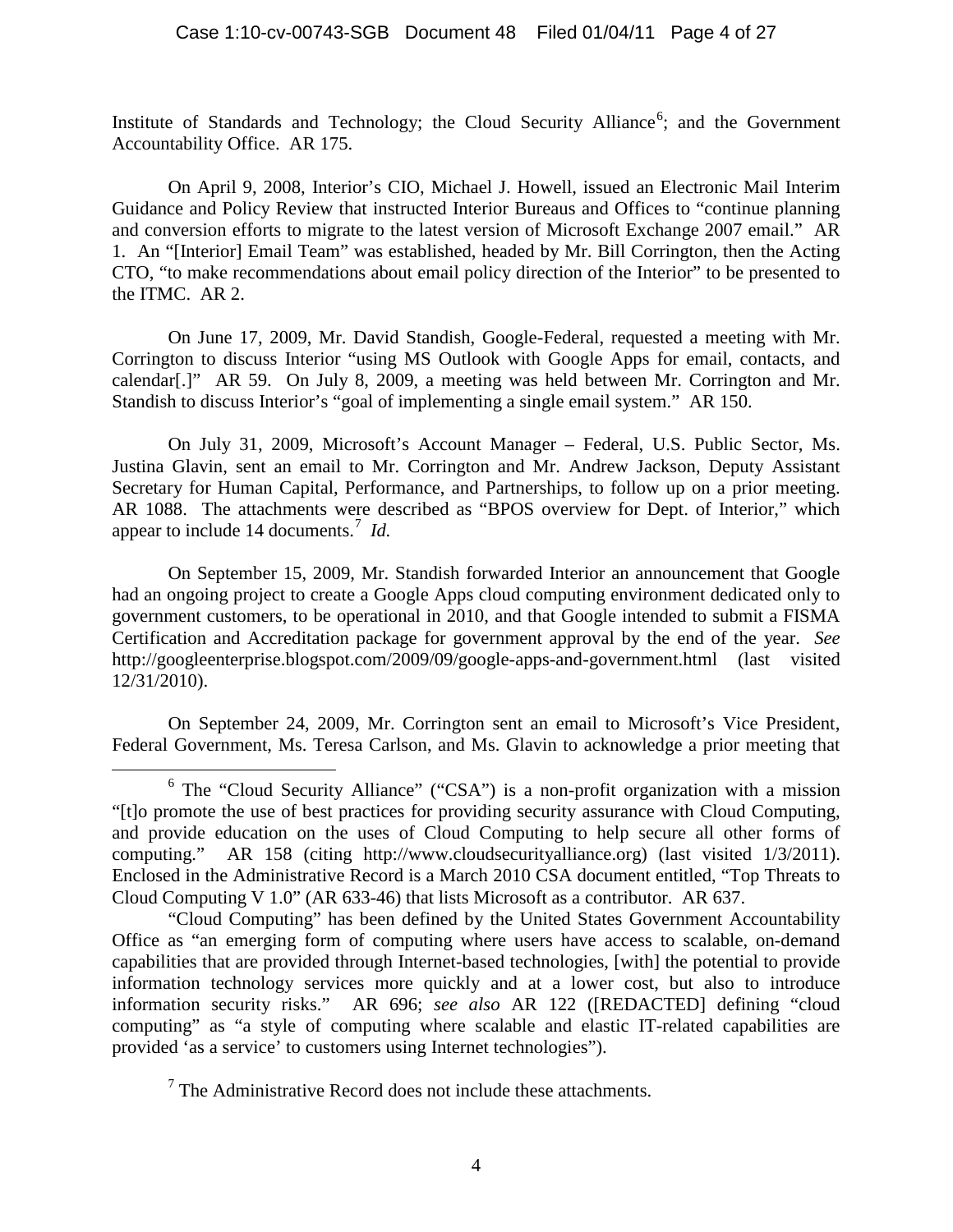also was attended by Deputy Assistant Secretary Jackson and Mr. Sanjeev Bhagowalia, who was now Interior's CIO. AR 1088. Mr. Corrington expressed his interest in "continuing to work with the Microsoft team to achieve a *successful project outcome*!" AR 1088 (emphasis added). [REDACTED].

On October 16, 2009, [REDACTED]'s Vice President wrote a letter to Interior's CIO, Mr. Sanjeev Bhagowalia, confirming that:

I have reviewed the DOI project document<sup>[8](#page-4-0)</sup> for level of detail, general content sections, and whether the information contained therein will provide sufficient justification for the proposal to consolidate the Department on one email system and move to a hosted model for same. More granular observations and recommendations are provided in the attached spreadsheet.<sup>[9](#page-4-1)</sup>

[REDACTED]

AR 181.

On February 4, 2010, apparently at the request of Microsoft, Mr. Steve Ballmer, the Chief Executive Officer, together with Ms. Teresa Carlson, Vice President, Federal Government, and Ms. Justina Glavin, Account Manager–Federal, U.S. Public Sector, met with Interior's Deputy Secretary David Hayes and Deputy Assistant Secretary Jackson. AR [10](#page-4-2)45-46.<sup>10</sup>

Later that day, Ms. Carlson sent the following email to Deputy Assistant Secretary Jackson:

Hi Andrew,

Thank you for time today and pulling this meeting together with a short turn there to meet with Steve Ballmer there. Microsoft's commitment to these efforts and our broader partnership are truly at every level here, and we certainly felt that

<sup>9</sup> The Administrative Record does not include the attached spreadsheet.

<span id="page-4-2"></span><span id="page-4-1"></span> $10$  The Administrative Record does not include any documents reflecting the subject discussed at this meeting.

<span id="page-4-0"></span> <sup>8</sup> The Administrative Record does not identify what "DOI project document" was reviewed, but it may have been AR 1091-1125 (September 28, 2009 unsigned "unified Messaging System Project Plan – estimating "project implementation costs" for FY2009-10 as \$[REDACTED] million and "annual operating costs" of \$[REDACTED] million for each subsequent fiscal year starting in FY2010). AR 1110. The document does not appear to include any "Project Cost Analysis." AR 1125.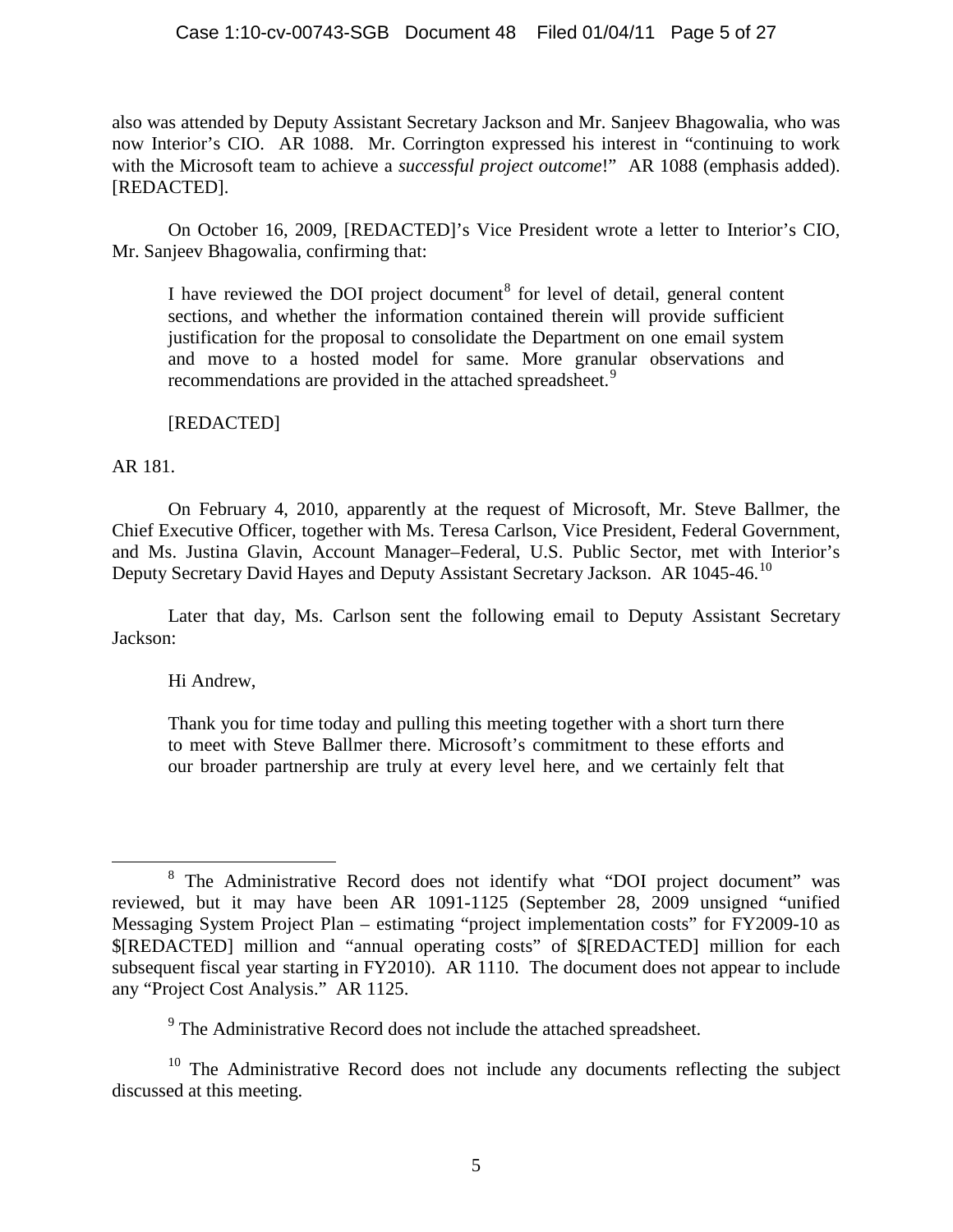from Interior as well. *As we round the bend on the contract side* to get this effort going, I can assure you that my team gives me daily status on where we are there.

AR 1046-47 (emphasis added).

Deputy Assistant Secretary Jackson responded:

Thanks for your note Teresa, and for stopping by this morning. It was a great opportunity for [Deputy Secretary] David [Hayes] to hear what we are working on together and a fantastic show of support from the highest level of leadership at Microsoft[.]

Warm regards,

Andrew

 $AR$  1046.<sup>[11](#page-5-0)</sup>

On February 6, 2010, Mr. Ballmer sent an email to Deputy Secretary Hayes:

Thank you for taking the time to meet with me. I share your passion around the growing partnership between Microsoft and the Department of the Interior. You have my personal commitment to success on this Exchange Online Project. I agree with you that this effort—*as a first in Federal*—should be celebrated appropriately[.]

Best regards,

Steve

AR 1045-46 (emphasis added).

On February 18, 2010, another meeting took place between representatives from Google and Interior wherein, according to notes taken by Mr. Corrington, Google representatives "stated that no single tenant or 'private cloud' offering<sup>[12](#page-5-1)</sup> would be available for the cloud-based emails services." AR 184. Mr. Corrington responded that a dedicated or "single tenant model was unlikely to meet [Interior's] requirements." AR 184; *see also* AR 150.

<span id="page-5-0"></span> $11$  The Administrative Record does not include attachments to this email, that likely are photo-ops from the meeting.

<span id="page-5-1"></span> $12$  The National Institute of Standards and Technology defines a "private cloud" as one where "[t]he cloud infrastructure is operated solely for an organization. It may be managed by the organization or a third party and may exist on premise or off premise." AR 437.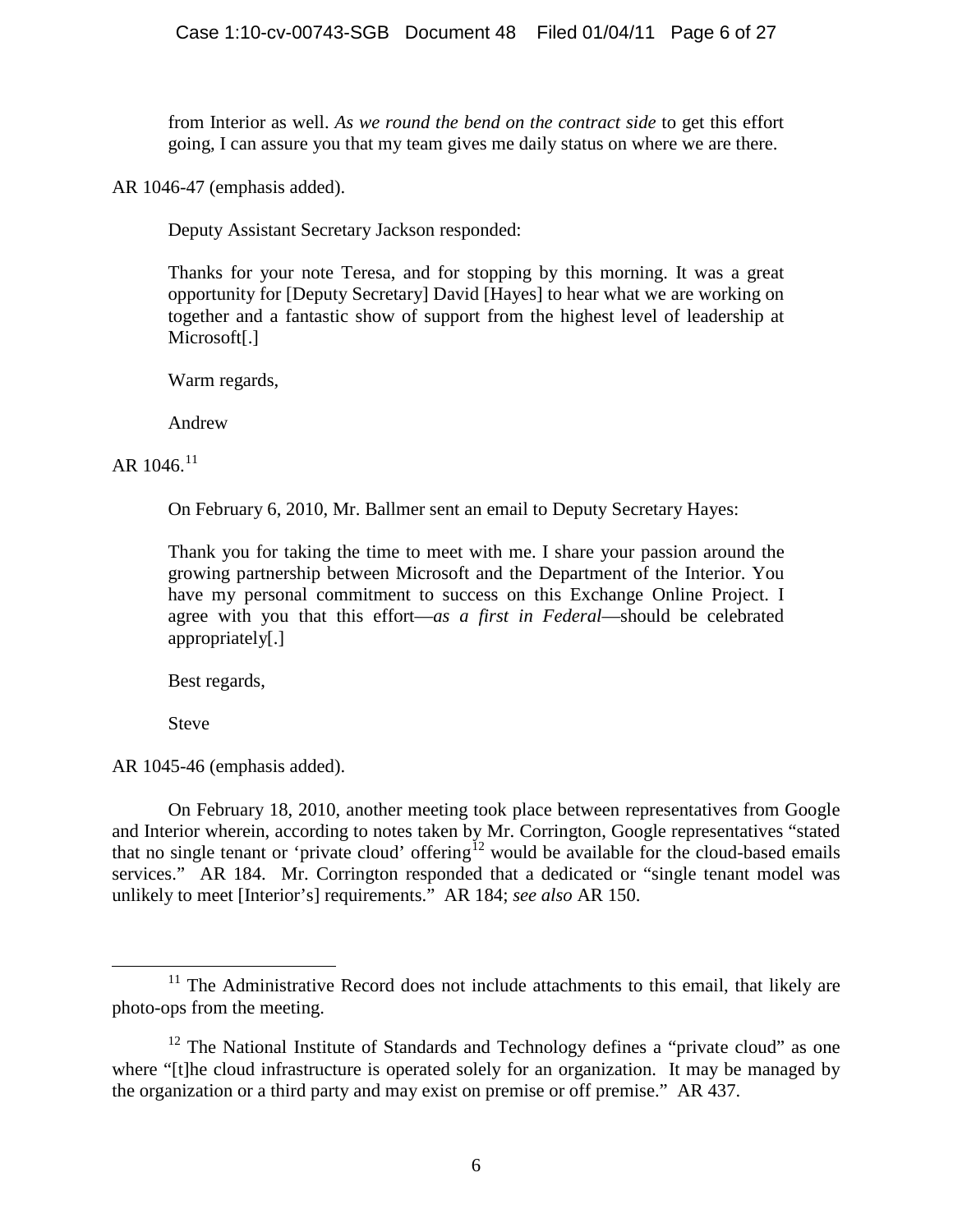On April 20, 2010, British Petroleum's Deepwater Horizon drilling rig exploded, diverting the attention of many of Interior's top executives to address this national crisis.

On April 28, 2010, Interior representatives attended a Google Apps Summit where an overview and introduction to Google Apps was provided to government IT leaders. AR 97, 150. [REDACTED].

On May 4, 2010, Interior's CIO, Mr. Sanjeev Bhagowalia, apparently issued a "Unified Messaging System-Project Plan<sup>"[13](#page-6-0)</sup> indicating that 68,256 of the agency's 84,790 mail boxes at the time were delivered via the LOTUS NOTES/DOMINO platform; the remaining were delivered via the Microsoft Outlook/Exchange platform. AR 1584. The recipients of this "Project Plan" were not identified. The primary objective of this "Project Plan" was "to improve the quality of messaging services . . . with 24/7 support at less cost than [Interior] is currently paying." AR 1584. When the "planned migrations are complete, more than 80% of [Interior's] mailboxes will be delivered via [Microsoft] Outlook/Exchange." AR 1584.

This "Proposed Plan" also reported that:

[REDACTED].

AR 1586.

\* \* \*

[REDACTED]

## **3.2 Project Sponsorship**

[REDACTED]

• **Issuance of Secretarial Order:** A Secretarial Order endorsing the project will be critical to establish the project as a priority for the Secretary and DOI.

<span id="page-6-0"></span> $13$  On December 17, 2010, the Government requested permission to Amend the Administrative Record to include this document, but the copy provided to the court was not signed. Whether the document was signed or not, the "Procurement Strategy," discussed therein, appears to have been implemented as planned, at least until this bid protest was filed.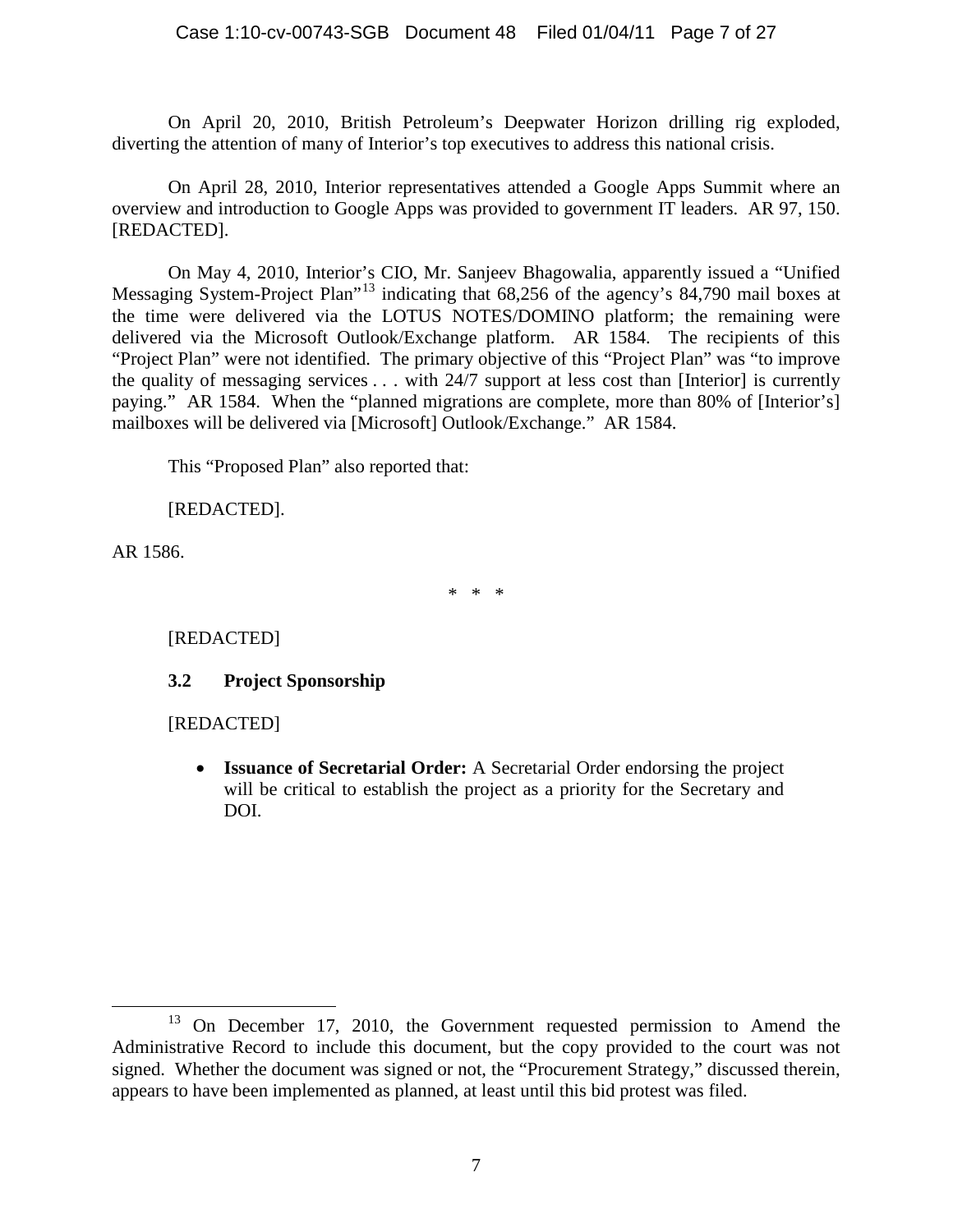## **3.3 Procurement Strategy**

[REDACTED] This approach has been developed in collaboration with DOI's Chief Procurement Executive and Chief of the NBC Acquisition Services Division. The procurement strategy is as follows:

[REDACTED].

## AR 1587.

On May 17, 2010, Google sent a letter to Interior's Chief Acquisition Management Division IV, Ms. Debra Glass, asking whether it was accurate that Interior intended to procure a single agency-wide email system using only specified Microsoft products. AR 3-6. On May 27, 2010, Ms. Glass invited Google to make a presentation to support the "prior market research discussions" with Interior representatives. AR 47. In addition, Google was sent a set of questions to answer regarding Google's "ability to meet FISMA security certification requirements" and underlying dedicated infrastructure. AR 47-49.

On May 26, 2010, Interior's CIO, Mr. Sanjeev Bhagowalia, joined the General Services Administration and was replaced by Mr. Bernard J. Mazer, the former CIO of Interior's Fish and Wildlife Service.

On June 9, 2010, Interior requested a meeting to "provide Google with the opportunity to present how Google's service offering could meet [Interior's] business requirements." AR 184. At that meeting, Google informed Interior representatives that "elements" of Google's "community cloud offering" would be available in the third quarter of 2010, but no specific elements or dates were provided. AR 185. Google admitted, however, that Google's cloud offering was not designed to support a dedicated solution, but argued that a "'community cloud' for all government customers would better suit [Interior's] needs." AR 185.

On June 14, 2010, Interior issued Amendment Modification 0003 for Contract No. GS35F4072D/NBCF09382, an existing contract with Dell Marketing, LP ("Dell") for the purchase of Microsoft licenses, that expanded the contract to cover "the purchase of Microsoft Business Online Suite (BPOS–Federal) for the Bureau of Indian Affairs." AR  $855.^{14}$  $855.^{14}$  $855.^{14}$  This contract was referred to as a "pilot project" to migrate 5,000 Bureau mail boxes to Microsoft Exchange. The total contract amount was revised to \$[REDACTED]. AR 855.

<span id="page-7-0"></span><sup>&</sup>lt;sup>14</sup> The Administrative Record does not include a copy of Contract No. 6535F40720/ NBMF09382, nor the Contracting Officer's determination of how an existing contract with Dell, authorizing the purchase of Microsoft licenses for Outlook and Exchange, could be "modified" to purchase 5,000 mailboxes for the Microsoft Exchange online service "within the scope" of the initial contract with Dell. AR 1587. The Administrative Record contains a "Justification for Other than Full and Open Competition," for this modification, signed by Mr. William Corrington in his capacity as Chief Technology Officer. AR 1003.1-.10. The copy in the Administrative Record was not signed by the Contracting Officer. AR 1003.6.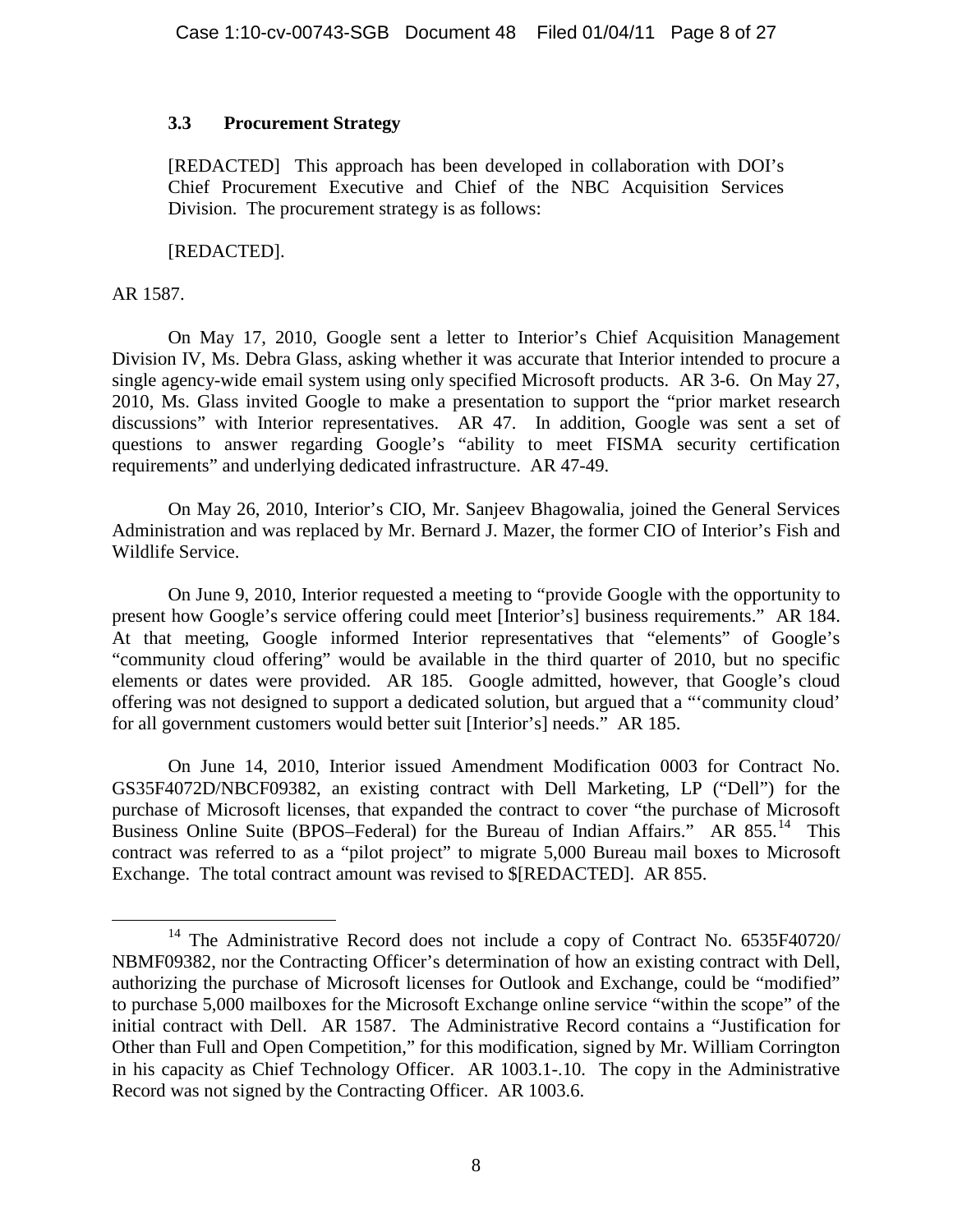On June 17, 2010, Google's Vice President, Enterprise Sales, Michael Lock, sent Mr. Andrew Jackson, now the Deputy Assistant Secretary for Technology, Information, and Business Services, answers to the questions forwarded to Google on May 27, 2010. AR 50-54. On June 18, 2010, Deputy Assistant Secretary Jackson responded "to clarify a misconception noted in [Google's July 17, 2010] letter. As I stated last week, [Interior] has not finalized its procurement strategy for the planned cloud messaging solution. We continue to evaluate all options in light of our business requirements." AR 1034.

On June 23, 2010, Interior's Senior Procurement Analyst and Competition Advocate, Ms. Brigitte Meffert, sent a letter to Mr. David Standish, Google–Federal, to acknowledge receipt of an email and a summary of a June 9, 2010 meeting regarding "the projected [Interior] messaging solution procurement. Right now, we need to allow the procurement process to progress, and if, at some point, we need to become involved, we will. We are confident that Google, and all interested parties will be treated fairly during the process." AR 1033.

In addition, on June 23, 2010, Mr. Standish sent a letter to Deputy Assistant Secretary Jackson to confirm that "all functionality of Google Apps is available today, certifiable under FISMA according to NIST 800-53 security controls at the 'moderate baseline,'" and that Google's government-only cloud was available as well. AR 1029. Google also registered continuing concern about "rumors that project deployment activities [were] already underway to migrate [Interior] to a pre-determined messaging solution[.]" AR 1030. On the same day, Deputy Assistant Secretary Jackson responded: "I would encourage you to treat rumor and innuendo as just that. . . . We have of course required our bureaus to commence preparations for a migration to a new messaging system" and these activities will be useful "no matter which messaging provider is ultimately selected." AR 1027.

On June 24, 2010, Mr. Standish notified Deputy Assistant Secretary Jackson that "our engineering team delivered the government-only cloud ahead of schedule, approximately 8 days in advance of Q3. . . . The elements of the government-only cloud that are now available are messaging and calendaring, and additional collaboration elements will be added later this year." AR 1023.

On June 29, 2010, Interior's new CIO, Mr. Mazer, sent a Memorandum, titled "Risk Assessment of Cloud Deployment Models for Department of the Interior Unified Messaging" to the Deputy Assistant Secretary Jackson. AR 154-68. Therein, four different cloud deployment models were described that were referenced in the National Institute of Standards and Technology definition of cloud computing:

- *Private cloud*. The cloud infrastructure is operated solely for an organization. It may be managed by the organization or a third party and may exist on premise or off premise.
- *Community cloud*. The cloud infrastructure is shared by several organizations and supports a specific community that has shared concerns (e.g., mission, security requirements, policy, and compliance considerations). It may be managed by the organizations or a third party and may exist on premise or off premise.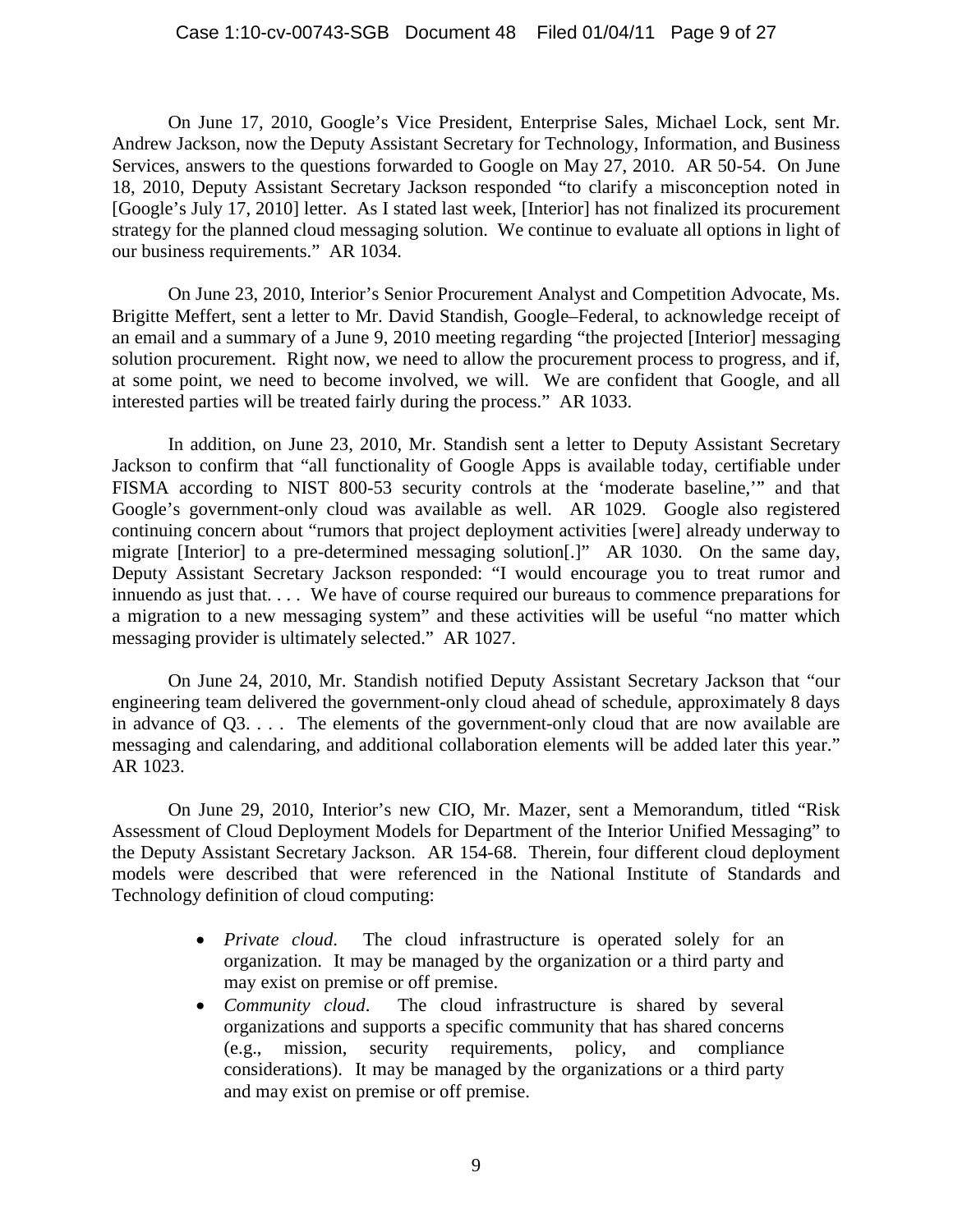- *Public cloud*. The cloud infrastructure is made available to the general public or a large industry group and is owned by an organization selling cloud services.
- *Hybrid cloud*. The cloud infrastructure is a composition of two or more clouds (private, community, or public) that remain unique but are bound together by standardized or proprietary technology that enables data and application portability (e.g., cloud bursting for load-balancing between clouds).

AR 162 (citing http://csrc.nist.gov/groups/SNS/cloud-computing/cloud-def-v15.doc) (last visited 1/2/2010).

Based on government and commercial analysis of cloud security and risks and Interior's [REDACTED]. AR 164, 166. Following the assessment process recommended by the [REDACTED],<sup>[15](#page-9-0)</sup> the following "attributes" describing Interior's requirements for implementing an enterprise email and collaboration system were identified:

# [REDACTED]

## AR 168.

On the same date, June 29, 2010, [REDACTED] submitted a report entitled "Email Hosting Market Research" to Interior, conducted during the fourth quarter of 2009 and the first quarter of 2010, to examine "13 firms that provide a messaging and collaboration system," including IBM, Google Apps, and Microsoft. AR 169-70. [REDACTED] advised Interior that [REDACTED]. AR 171. [REDACTED]. AR 171.<sup>[16](#page-9-1)</sup> Therefore, [REDACTED] concluded that [REDACTED]. AR 171.

<span id="page-9-0"></span><sup>&</sup>lt;sup>15</sup> The Administrative Record contains a March 17, 2010 analysis by [REDACTED] that criticizes [REDACTED]. AR 662.

<span id="page-9-1"></span><sup>&</sup>lt;sup>16</sup> The Administrative Record contains an April 30, 2010 [REDACTED] Report [REDACTED] stating that, "Private cloud computing can be a major investment. Although issues with security and privacy may be real with public cloud computing services, test your assumptions and fully analyze your requirements before you rule out using public cloud computing services. Private cloud computing requires a focus on process issues (operational, management, funding and service description) and people issues (cultural and political) before investments in technology solutions." AR 681; *compare with* AR 1531-75 (Nov. 16, 2009 Interior's Office of Inspector General FY2009 FISMA Evaluation Report); *see also* AR 685 ([REDACTED] further reporting that "[a]s public cloud computer services mature, decisions about developing or expanding private cloud computing architectures will be return-oninvestment decisions. Many private cloud computing services will eventually become hybrid services – leveraging enterprise-owned resources and public cloud resources – or will migrate completely to the public cloud. Being proactive by managing this evolution is critical. [REDACTED] believes the private cloud computing hype will peak in 2010, and reality will set in through 2012, as more technologies become available[.]").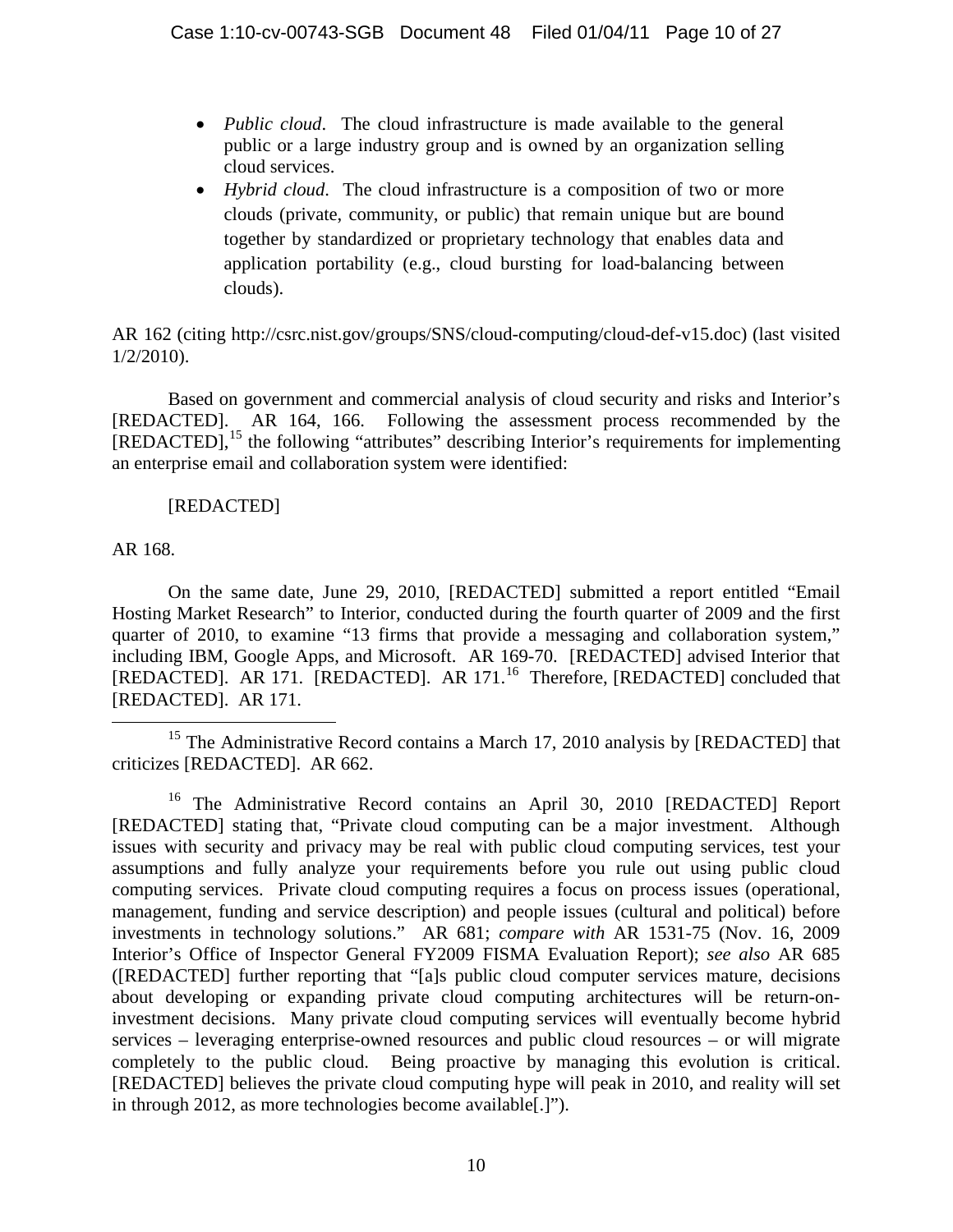On July 13, 2010, an "[Interior] Messaging Solution Acquisition Plan" was apparently issued, as part of an "acquisition package." AR 765-72.<sup>[17](#page-10-0)</sup> This document states that the "contract to support [Interior's] Unified Messaging [P]roject will total approximately \$[REDACTED] million over a five-year period from contract award through December 31, 2014," per the "BPOS-Federal Services Independent Government Cost Estimate." AR 766. "[T]his procurement is expected to be the first step in establishing a framework and market model that could result in DOI adding up to 80,000+ DOI Email mailboxes as well as other messaging and collaboration services. . . . The nature of the requirement is such that we must complete the initial phase of the procurement activity (*i.e.,* [Microsoft] BPOS-Federal) by the end of August 2010 to ensure that we meet schedule requirements." AR 766. In addition, this document identifies that "Project Management Office (PMO) support to maintain and update the schedule, risk-log, budget, coordinate installation activities with BPOS-Federal, and facilitate planning for mailbox migrations to the BPOS–Federal from their existing Bureaus will [be] provided under a *separate procurement*. In addition, it is anticipated that [another] *contract will be awarded or existing vehicle leveraged* to assist DOI in the Independent Verification and Validation (IV&V) of the program." AR 767 (emphasis added).

On July 15, 2010, Interior's CIO, Mr. Mazer requested that the Assistant Secretary-Policy, Management, and Budget, Ms. Rhea S. Suh, approve and sign attached "Determination and Findings" to establish Microsoft's BPOS-Federal as "the Department-wide standard for Messaging and Collaboration." AR 748-56. The "Determination and Findings" represented a "number of benefits" to be achieved from the standardization. AR 749-56. In addition, referenced therein was a June 29, 2010 summary of an internal "risk assessment" (AR 154-68) stating that Interior's "current requirements for the implementation of an enterprise email and collaboration system" included: [REDACTED]. AR 755. Based on these requirements and underlying security concerns, a "Private Cloud" was selected as the "deployment model," and based on [REDACTED]'s June 29, 2010 assessment, [REDACTED]. AR 756.<sup>[18](#page-10-1)</sup>

In addition, on July 15, 2010, Mr. Mazer requested that Assistant Secretary Suh approve and sign attached "Determinations and Findings" to establish Microsoft Desktop and Service Software as the "Department-wide standard for computer operating, systems desktop and service, office automation, and systems management software." AR 757. This request was based on an [REDACTED]. AR 762. The Microsoft products that were standardized included: the Microsoft Windows desktop operating system; Microsoft Office desktop productivity suite;

<span id="page-10-0"></span><sup>&</sup>lt;sup>17</sup> Again, the copy of this document provided in the Administrative Record has no author and was not signed, but contains a warning legend that "disclosure and receipt of this information is restricted by section 27 of the Office of Federal Procurement Policy Act (41 U.S.C. 423)." AR 765.

<span id="page-10-1"></span><sup>&</sup>lt;sup>18</sup> The "Determination and Findings" in which Interior's Assistant Secretary-Policy, Management, and Budget approved "Standardizing" the Microsoft BPOS-Federal, reported that utilizing a "Cloud Computing Model" had a stated three year cost of \$[REDACTED]million. AR 753.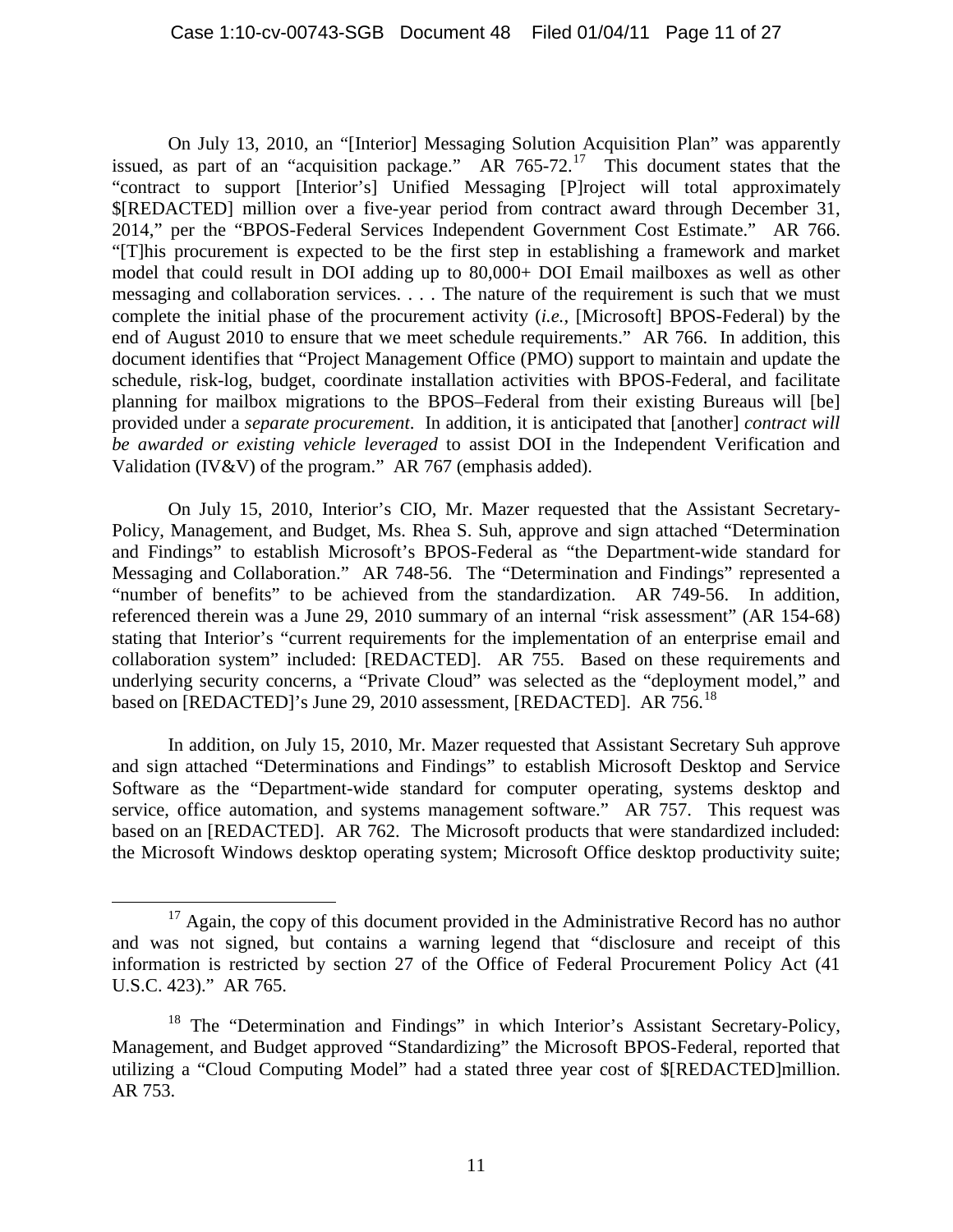Microsoft Windows Server Operating system; and Microsoft Systems Center Configuration Manager. AR 762.

On July 19, 2010, Mr. Standish, Google-Federal, again contacted Ms. Debra Glass, Division Chief, Acquisition Services Directorate, to confirm "that there have been no developments related to the acquisition strategy [for a messaging solution] and the next step will be an RFP which supports competition. Further, you said there remains no defined time line for this acquisition and internal deadlines have passed which would have been necessary for any award occurring in FY2010." AR 1017. Ms. Glass responded that it would be impossible to complete this procurement in FY2010, and that "the next step would be a solicitation[.]" AR 1016.

On July 22, 2010, Google publically announced the "availability of a government-only version of the Google Apps service." AR 783 (citing [http://www.google.com/apps/intl/en/](http://www.google.com/apps/intel/en/) government/trust.html) (last visited 1/2/2011).On that date, Google also announced that the government-only version of the Google Apps Service received FISMA certification, satisfying the "criteria defined by NIST Special Publication 800-53 release 3." AR 784 (citing http://csrc.nist.gov/publications/nistpubs/800-53-Rev3/sp800-53-rev3-final\_updated-errata\_05- 01-2010.pdf) (last visited 1/2/2011).

On July 26, 2010, Mr. Standish, Google-Federal, sent an email to Deputy Assistant Secretary Jackson, to inform him of these events and request confirmation that Interior had not selected any particular email messaging solution. AR 1014. In addition, Mr. Standish asked about rumors that Interior already had a 1,000 user pilot project in place. AR 1014. He posited that, if those rumors were true, perhaps this was not a competitive procurement. AR 1014-15. On August 2, 2010, Mr. Standish also sent a separate notice to Interior's CTO, Mr. Corrington, to advise him about the recent development of Google Apps for Government and Google's receipt of FISMA certification. AR 108.

In response to Mr. Standish's July 26, 2010 inquiry, on August 3, 2010, Deputy Assistant Secretary Jackson advised him to direct any further correspondence and telephone calls to Ms. Glass at the National Business Center. AR 1005. In response, on August 3 and 11, 2010, <sup>[19](#page-11-0)</sup> Mr. Standish wrote letters to Deputy Assistant Secretary Jackson, copied to Ms. Glass, seeking to reconcile Interior's continued assurances of "fair and open competition" with evidence that Interior had conducted a user program, migrating 5,000 of Interior's 80,000 users to the Microsoft Platform "behind-the-scenes while we were being provided with repeated assurances of full and open competition." AR 1004-5.<sup>[20](#page-11-1)</sup> Mr. Standish's August 11, 2010 letter further

<span id="page-11-0"></span><sup>&</sup>lt;sup>19</sup> The Administrative Record does not include the attachment to the August 11, 2010 letter.

<span id="page-11-1"></span><sup>&</sup>lt;sup>20</sup> This referenced "user program" was the modification of the Enterprise License Agreement with Dell, also known as the May 4, 2010 Unified Messaging System-Project Plan that was "the initial part of the multi-pronged approach [that] will be used to acquire Microsoft products and services to complete this project." AR 1587; *see also* AR 855 (June 14, 2010 Amendment Modification 0003 to Contract No. GS35F4072D/NBCF09382 with Dell).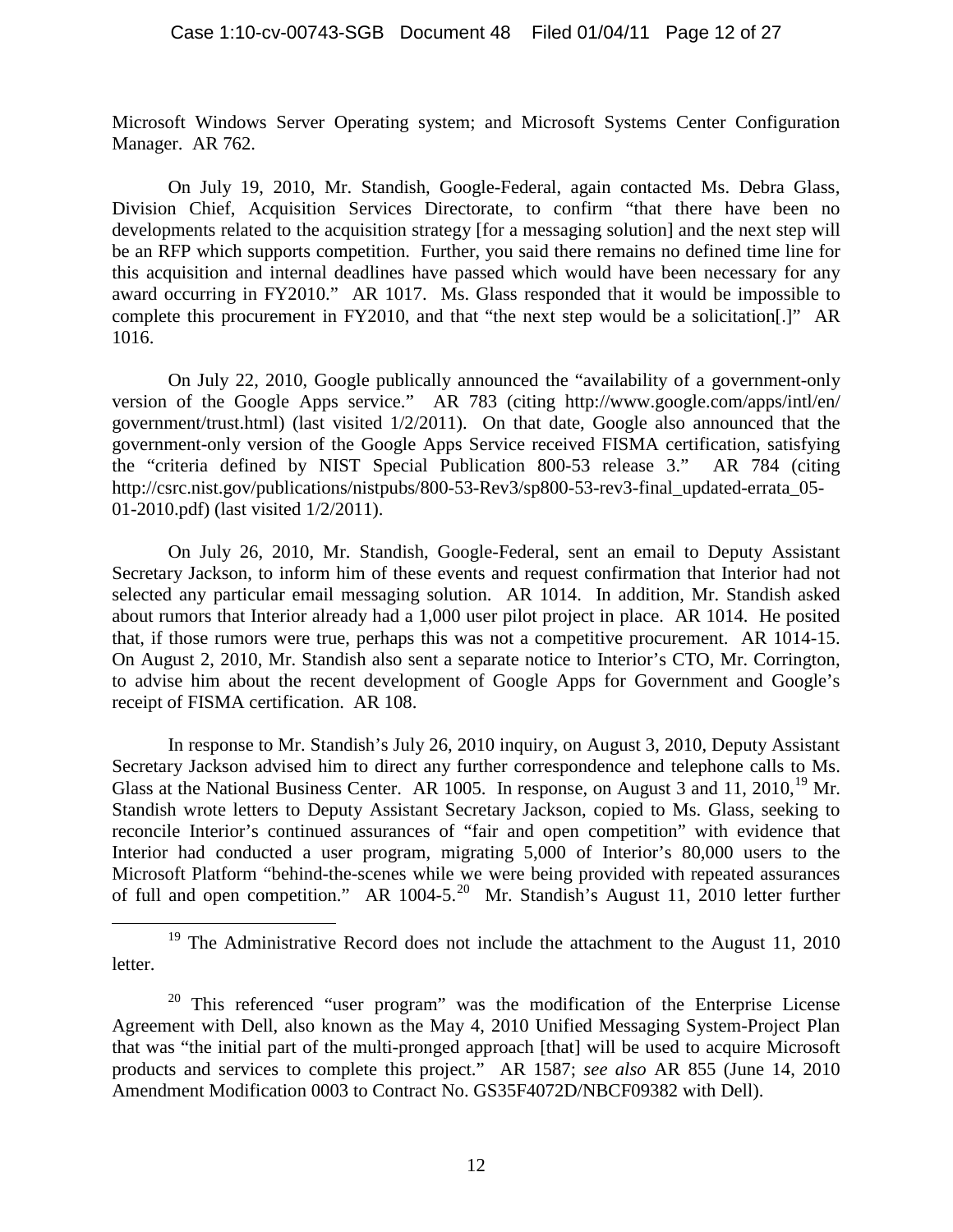observed that Interior's "apparent migration of a significant number of the [Interior] users to the Microsoft platform, associated investment in infrastructure, technology, and program management cannot mean anything other than that [Interior] has pre-selected the Microsoft Exchange messaging solution for department-wide use." AR 1004. Therefore, Google requested that "[Interior] immediately award and undertake a similar pilot for Google Apps to fully evaluate and compare the technologies." AR 1004.

On August 19, 2010, Interior's CIO Mr. Mazer, requested a Limited Source Justification "to limit competition for messaging and collaboration solutions to resellers of the Microsoft Business Productivity Online Suite-Federal (BPOS–Federal). . . . Two features that this product provides on which this limited source justification relies and which are critical to the successful implementation of a transition from a disparate and disjointed email messaging system to a consolidated and secure [sic] are: 1) A unified and consolidated email system and 2) enhanced security." AR 844. The basis for this justification was cited as FAR 8.405-6(a)(2) "for the acquisition of an item peculiar to one manufacturer." AR 847. The request for a Limited Source Justification was approved by the Megan Olsen, Competition Advocate Acquisition Services Directorate, as meeting the requirements of FAR 8.405-6, and was certified and signed by: the Contracting Officer, Nancy L. Moreno; the CTO, Mr. Corrington; and the CIO, Mr. Mazer; and was signed and approved by: Ms. Deborah Sonderman, the Director, Office of Acquisition and Property Management in the Office of the Secretary; and Mr. John Nyce, the Associate Director, Acquisition Services Directorate, National Business Center. AR 850-51.

On August 20, 2010, Mr. Corrington informed Deputy Assistant Secretary Jackson and Ms. Glass about Google's July 22, 2010 announcements regarding Google Apps for Government and FISMA certification. AR 783. Mr. Corrington stated that since Google Apps for Government service "is in direct competition with Microsoft BPOS-Federal[,] . . . it is appropriate to assess the possible impact of these announcements on the BPOS-Federal standardization decision as they relate to this fundamental component of the standardization decision." AR 783. Mr. Corrington, however, recommended no change be made to the two July 15, 2010 Standardization "Decision and Findings":

While [Google's] announcements represent important milestones in the evolution of cloud computing and its potential for adoption within the Federal Government, it is my professional opinion that they do not warrant a change in the standardization decisions that was made on July 15, 2010.

AR 784. Instead, Mr. Corrington suggested that both July 15, 2010 Standardization "Decision and Findings" be re-evaluated in the second quarter of FY2013. AR 783-85.

On August 30, 2010, Interior issued RFQ No. 503786 on GSA eBuy for "DOI Messaging Solution" to "selected vendors." AR 786.<sup>[21](#page-12-0)</sup> The RFQ description was "to solicit GSA quotes for

<span id="page-12-0"></span> $21$  The Administrative Record, however, does not evidence that RFQ No. 503786 was posted on the GSA eBuy on August 30, 2010 and for how long thereafter. AR 786. The GSA eBuy Notice in the Administrative Record was accessed and printed by the Government on October 29, 2010. AR 786. Likewise, there is no documentation in the Administrative Record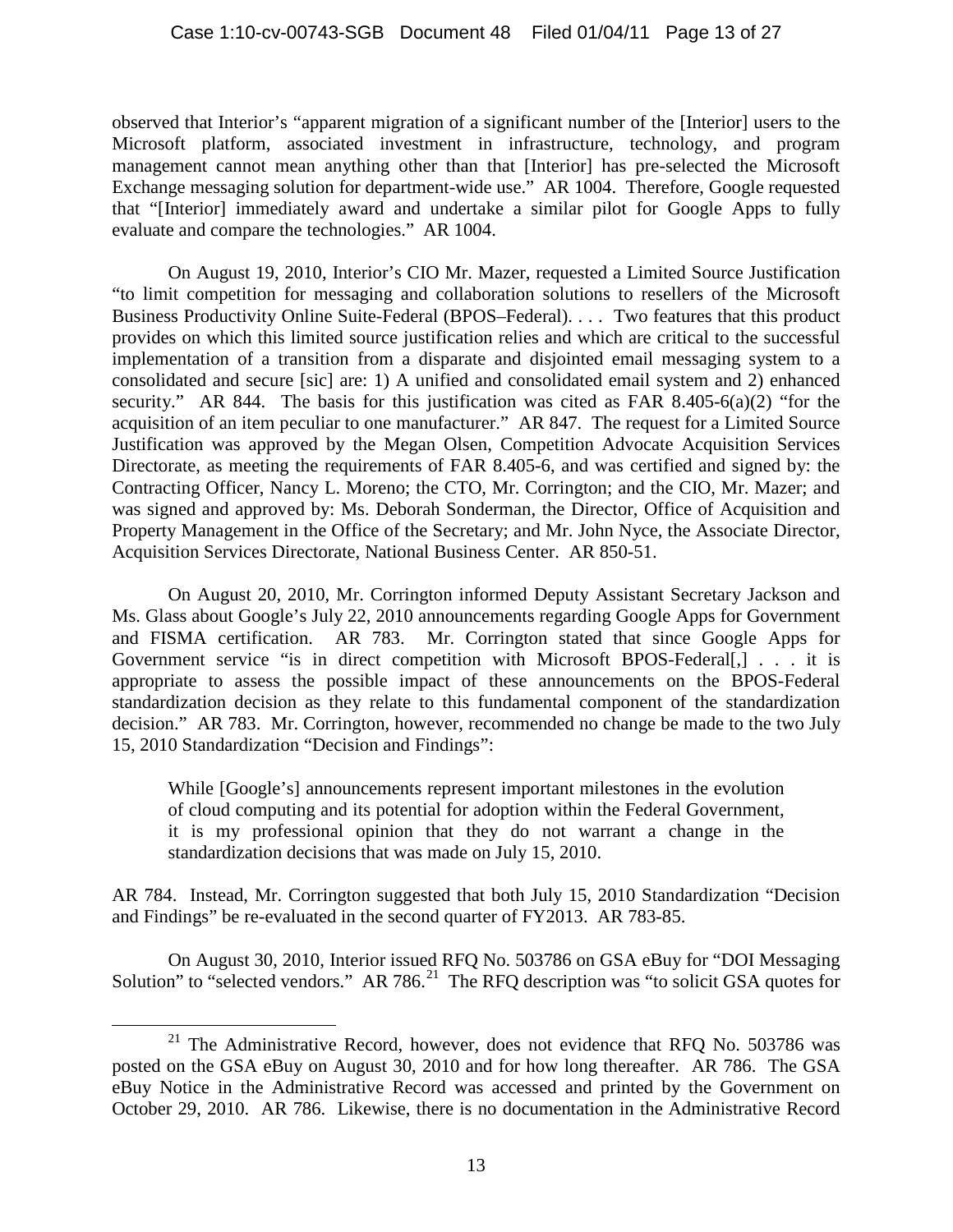the purpose of entering into a single award, blanket purchase agreement. . . . [T]his Acquisition [will use] subpart 8.4 under the Federal Acquisition Regulation." AR 786. Any questions were to be submitted by 12 p.m. EDT September 3, 2010. AR 787. Quotes were due on September 10, 2010 at 4:30 p.m. EDT, except for Past Performance information that was due on September 7, 2010 by 4:30 p.m. EDT. AR 788.

On September 8, 2010, Google was informed by the Chief of the National Business Center Acquisition Services Directorate that RFQ No. 503786 was issued on GSA's e-Buy and offers were due within a few days. Am. Compl. ¶ 25.

# **II. PROCEDURAL HISTORY.**

 $\overline{a}$ 

# **A. At The Government Accountability Office.**

On September 10, 2010, Google filed a bid protest at the Government Accountability Office ("GAO") regarding RFQ No. 503786. Compl. ¶ 45. On September 30, 2010, the Government requested Google's protest be dismissed, because Google did not have a GSA Schedule contract, and therefore was not an "interested party." Compl.  $\P$  46. On October 4, 2010, Onix filed a protest in support of Google. Compl. ¶ 46. On October 25, 2010, the GAO dismissed Google's protest, because Google was not an "interested party." Compl. ¶ 47. On October 26, 2010, the GAO also dismissed Onix's protest. Compl. ¶ 47.

# **B. At The United States Court Of Federal Claims.**

On October 29, 2010, Google filed a Complaint in the United States Court of Federal Claims alleging that Interior's August 30, 2010 Limited Source Justification, authorizing the exclusive procurement of Microsoft's BPOS–Federal Messaging Solution, and the August 30, 2010 RFQ No. 503786 violated: the Competition in Contracting Act, 41 U.S.C. § 253(a); Federal Acquisition Regulation 8.405-6, 48 C.F.R. § 8.405-6; and the Administrative Procedure Act, 5 U.S.C. § 706(2)(A). Compl. ¶¶ 48-52. In addition, Google filed motions requesting a Temporary Restraining Order and Preliminary Injunction.

to establish that the attachments referenced in RFQ No. 503786 were posted on GSA eBuy on August 30, 2010 and for how long thereafter, *i.e.*, Instructions to Offerors (AR 787-794); the Statement of Work, dated August 2010 (AR 795-837) containing a "For Official Use" label; the Past Performance Questionnaire (AR 838-40); Vendor Response Spreadsheet (AR 841-43); and August 30, 2010 Limited Source Justification. In fact, it appears that the aforementioned attachments initially could not be opened (AR 853). In addition, RFQ No. 503786 Modification 1 indicates that the Limited Source Justification, in fact, was not posted in its entirety on August 30, 2010 (AR 852) (printed on 10/29/10). Perhaps, for that reason, it appears that on September 3, 2010, the closing date for RFQ No. 503786 was extended from September 10, 2010 to September 13, 2010 at 3:00 p.m. EDT. AR 786, 854. Again, there is no evidence in the Administrative Record to confirm that this extension was posted on GSA eBuy and for how long. In addition, there is no evidence in the Administrative Record that indicates who had access to the RFQ and attachments, although it appears this information was made available only to "Selected Vendors" of Microsoft products. AR 786.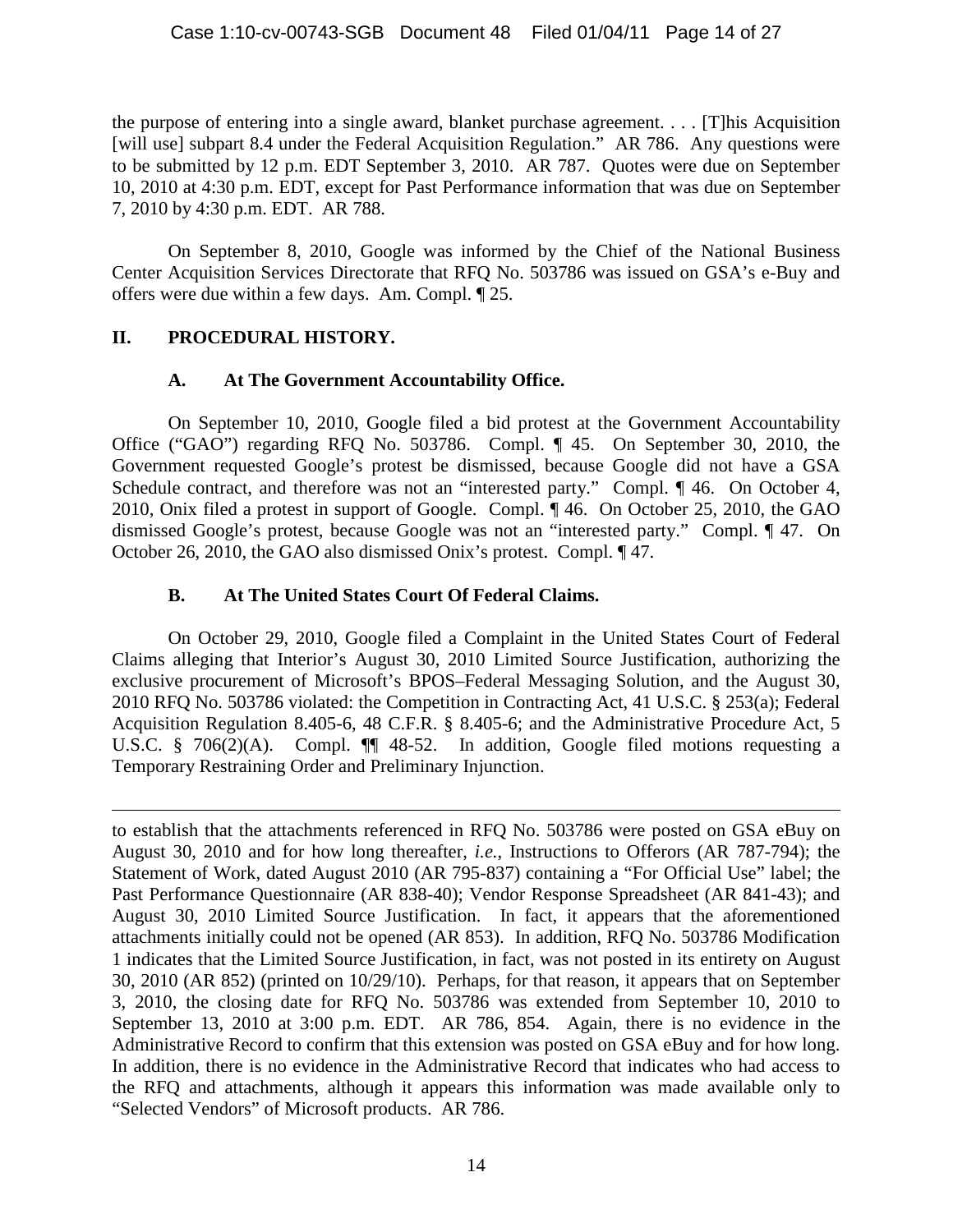On October 29, 2010, the court convened a telephone conference, wherein counsel for the Government represented that Interior would stay proceeding with RFQ No. 503786 until January 25, 2011. The Government, however, conditioned Interior's stay on the court's agreement to issue a decision on or before January 25, 2011. The court declined to guarantee any decision by that date, because the Government had not filed the Administrative Record and Google had not filed a Motion For Judgment On The Administrative Record.

On November 1, 2010, the Government informed the court that, in light of the court's failure to guarantee Interior a date certain for a decision, Interior planned to award a Contract under RFQ No. 503786 on, but not before, November 7, 2010. Based on this representation, Google requested that the court issue a Temporary Restraining Order before that date. The court indicated that it was inclined to issue a Temporary Restraining Order, and requested a copy of RFQ No. 503786 and the August 30, 2010 "Limited Source Justification." On November 2, 2010, the Government filed a Notice, forwarding these documents, and representing that the Government intended to file the Administrative Record "on or about" November 5, 2010, but cautioned the court to "not draw any inferences based [on] these two documents in isolation," in considering Google's October 29, 2010 Motion for a Temporary Restraining Order. 11/2/10 Gov't Notice at 1.

On November 4, 2010, the Government informed the court that, on further consideration, Interior decided not to award Contract under RFQ No. 503786 until January 25, 2011. On November 5, 2010, the court entered a Protective Order. On November 8, 2010, the Government filed the Administrative Record ("AR 1-1090") under seal.

On November 15, 2010, Softchoice Corporation ("Softchoice") filed an unopposed Motion to Intervene as a Defendant-Intervenor, that the court granted on the same date. On November 19, 2010, the Government filed an Opposition to Google's October 29, 2010 Motions For A Temporary Restraining Order And For Preliminary Injunction, under seal. In addition, on that date, Defendant-Intervenor Softchoice filed a Motion To Dismiss, pursuant to RCFC 12(b)(1), together with a Response to Google's October 29, 2010 Motion For Preliminary Injunction, under seal.

On November 23, 2010, the Government filed a Motion To Amend/Correct The Administrative Record, by adding documents attached in TAB 31(a) (AR 1003.1-1003.9) and TABS 33-46 ("AR 1091-1575"). On November 29, 2010, the court granted the Government's November 23, 2010 Motion.

On December 3, 2010, Google filed under seal: a Motion For Judgment On The Administrative Record:<sup>[22](#page-14-0)</sup> Reply to the Government and Softchoice's November 19, 2010 Opposition to Google's October 29, 2010 Motion For A Preliminary Injunction; and Response to Softchoice's November 19, 2010 Motion To Dismiss.

<span id="page-14-0"></span><sup>&</sup>lt;sup>22</sup> Attached to Google's Motion is an Exhibit A. This document is not included in the Administrative Record and has not been considered by the court.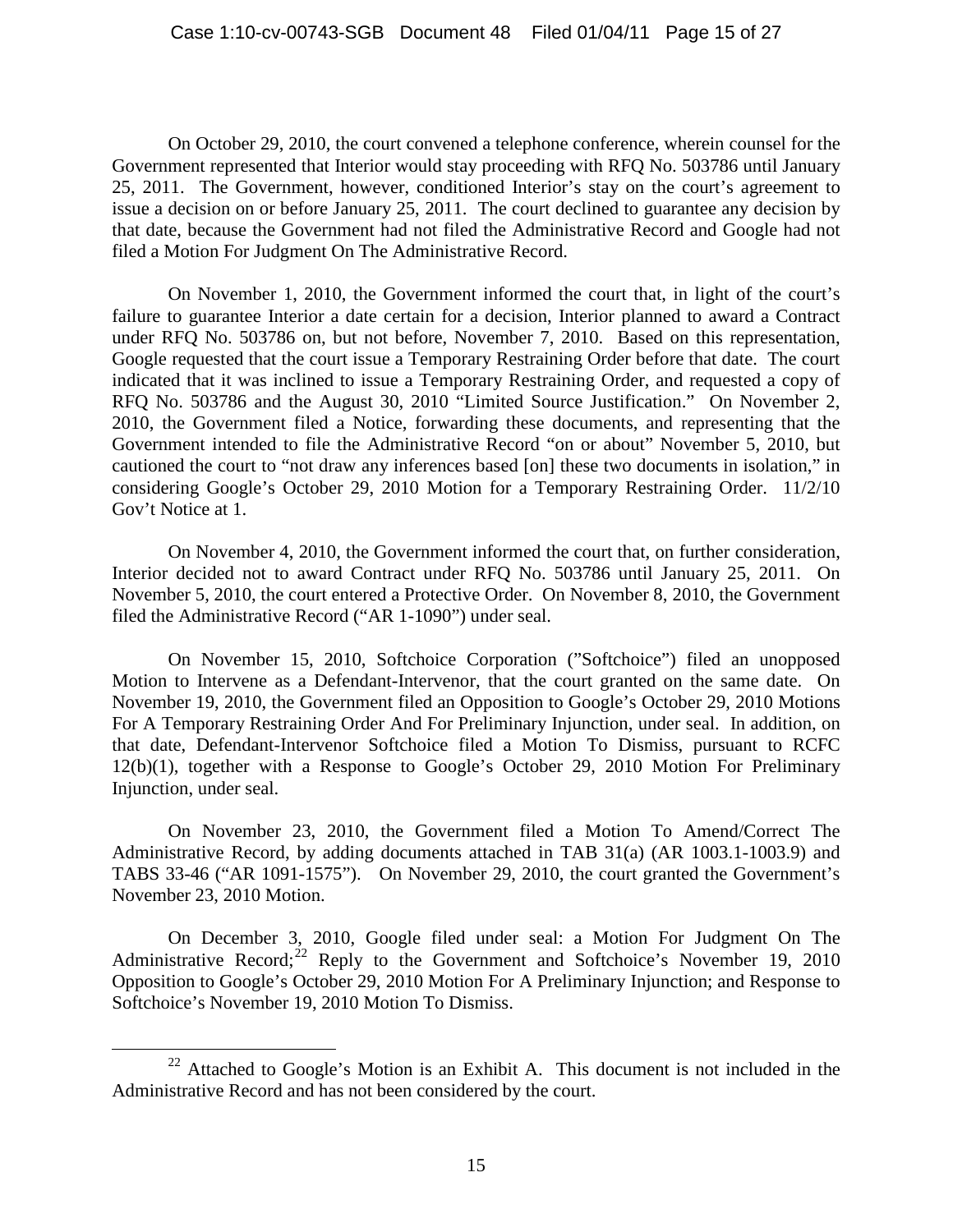On December 17, 2010, Softchoice filed under seal a Reply to Google's December 3, 2010 Response and a Cross Motion and Response to Google's December 3, 2010 Motion For Judgment On The Administrative Record, under seal, together with four attachments.<sup>23</sup> On that same date, the Government filed a Cross Motion and Response to Google's December 3, 2010 Motion For Judgment On The Administrative Record, under seal.<sup>[24](#page-15-1)</sup> In addition, the Government filed a Second Motion To Amend/Correct The Administrative Record to include the document attached at TAB 47 ("AR 1576-1616"). On December 21, 2010, the court issued an Order granting the Government's Second Motion To Amend/Correct. On December 30, 2010, Google filed an expanded Amended Complaint to protest the entire procurement. On December 31, 2010, Google filed a Response and Reply to the Government and Softchoice's December 17, 2010 Cross Motions For Judgment On The Administrative Record.

# **III. DISCUSSION.**

# **A. Jurisdiction.**

The United States Court of Federal Claims has jurisdiction, pursuant to 28 U.S.C. §  $1491(b)(1)$ :

to render judgment on an action by an interested party objecting to a solicitation by a federal agency for bids or proposals for a proposed contract or to a proposed award or the award of a contract or any alleged violation of statute or regulation in connection with a procurement or proposed procurement.

*Id.*; *see also Magnum Opus Technologies, Inc.* v. *United States*, 94 Fed. Cl. 512, 527 (2010) (summarizing the three categories of "bid protest" jurisdiction authorized by 28 U.S.C. §  $1491(b)(1)$ ).

The United States Court of Appeals for the Federal Circuit considered the phrase "in connection with a proposed procurement," as used in 28 U.S.C. § 1491(b)(1), in *Distributed Solutions, Inc.* v. *United States*, 539 F.3d 1340, 1345-46 (Fed. Cir. 2008). Therein, our appellate court held that the phrase "procurement or proposed procurement" is defined to include "*all stages of the process of acquiring property or services*, *beginning with the process for determining a need for property or services and ending with contract completion and closeout*." *Id.* at 1345 (quoting 41 U.S.C. § 403(2) (emphasis added)). Specifically, "in connection with a proposed procurement," by definition, "involves a connection with any stage of the federal contracting acquisition process, including the process for determining a need for property or services." *Id.* at 1346 (internal quotation marks and citations omitted).

<span id="page-15-0"></span> $23$  These documents were not included in the Administrative Record and have not been considered by the court.

<span id="page-15-1"></span><sup>&</sup>lt;sup>24</sup> Attached to the Government's Cross Motion and Response are Attachments 1-4. These documents are not included in the Administrative Record and have not been considered by the court.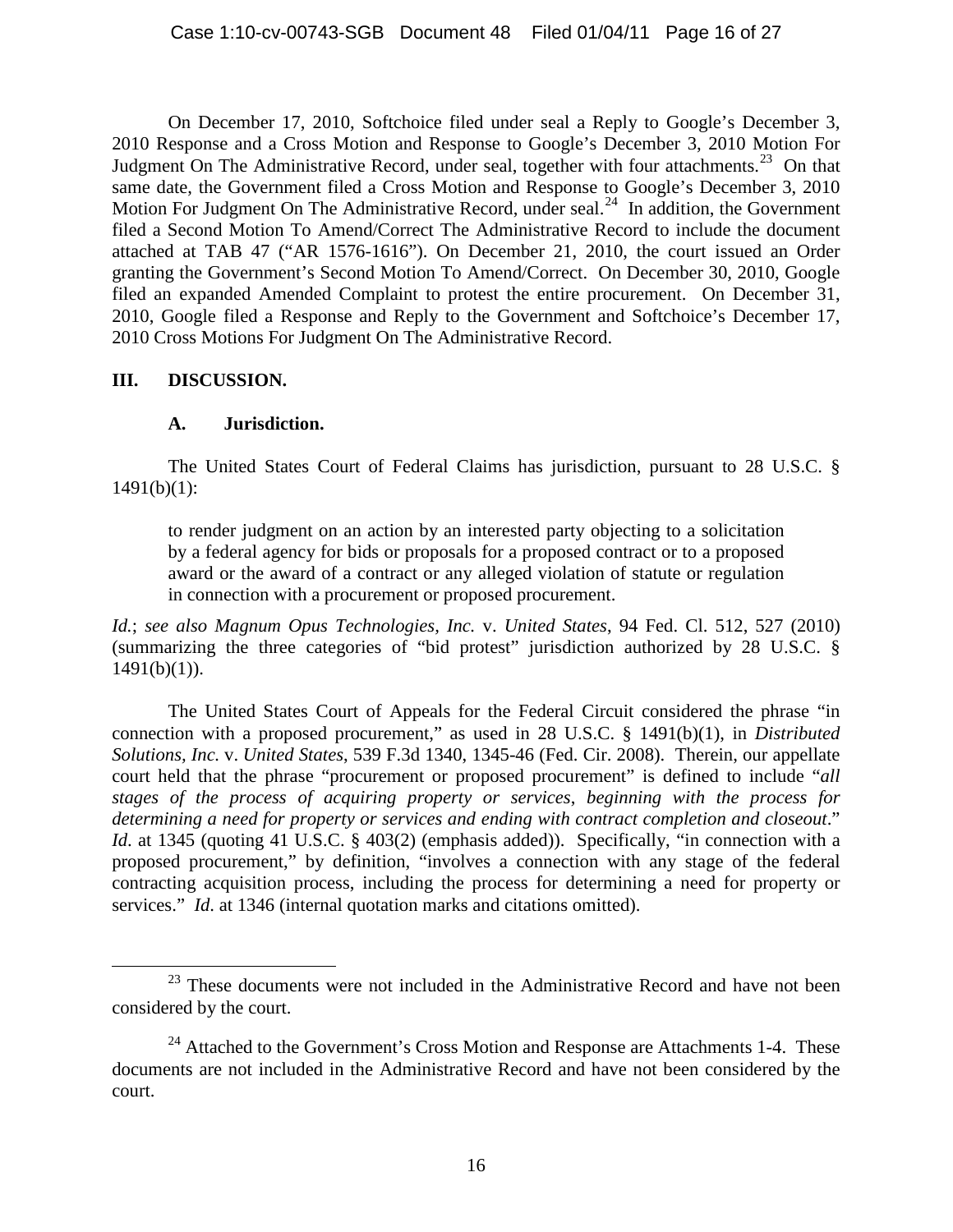The gravamen of the October 29, 2010 Complaint and December 30, 2010 Amended Complaint is that the process by which Interior restricted competition exclusively to the Microsoft BPOS–Federal and the Microsoft Desktop and Service Software for messaging and collaboration solutions violated the Competition in Contracting Act, 41 U.S.C. § 253(a) and the FAR, and therefore was arbitrary, capricious, an abuse of discretion and contrary to law, in violation of the Administrative Procedure Act, 5 U.S.C. § 706(2)(A). Since the collective claims alleged in the October 29, 2010 Complaint and the December 30, 2010 Amended Complaint allege violations of statutes and regulations in connection with a proposed procurement, the court has jurisdiction to adjudicate those claims.

## **B. Standing.**

## **1. Google, Inc. And Onix Networking Corporation Have Standing.**

As a threshold matter, a plaintiff contesting the award of a federal contract must establish that it is an "interested party" to have standing under 28 U.S.C. § 1491(b)(1). *See Myers Investigative & Sec. Servs.* v. *United States*, 275 F.3d 1366, 1369 (Fed. Cir. 2002) ("[S]tanding is a threshold jurisdictional issue[.]"). The United States Court of Appeals for the Federal Circuit has construed the term "interested party" in 28 U.S.C. § 1491(b)(1) to be synonymous with "interested party" as defined by the Competition in Contracting Act ("CICA"), 31 U.S.C. § 3551(2)(A). *See Rex Serv. Corp*. v. *United States*, 448 F.3d 1305, 1307 (Fed. Cir. 2006) (citing decisions adopting the CICA definition of "interested party" for 28 U.S.C. § 1491(b)(1) purposes). Therefore to establish standing as an "interested party": "a protestor must show that: (1) it was an actual or prospective bidder or offeror, and (2) it had a direct economic interest in the procurement or proposed procurement." *Distrib. Solutions*, 539 F.3d at 1344.

Where a claim is made that an agency violated the CICA by failing to comply with the procedures set forth, "it is sufficient for standing purposes if the plaintiff shows that it likely would have competed for the contract had the government publicly invited bids or requested proposals." *CCL, Inc.* v. *United States*, 39 Fed. Cl. 780, 790 (1997); *see also id.* at 789 ("The standing question cannot be divorced entirely from the precise nature of the challenge brought and hence from the jurisdictional waiver."); *see also Global Computer Enterprises, Inc.* v. *United States*, 88 Fed. Cl. 350, 418-19 (2009) (holding that, under the Tucker Act, a plaintiff was an interested party where it would have submitted an offer if a competitive solicitation had issued).

The Administrative Record in this case is replete with evidence that Google, Inc. was engaged in an active campaign to be afforded the opportunity to have the Google Apps Service considered for procurement, if and when Interior issued a RFP. *See, e.g.*, AR 59, 97, 101, 150, 184-85, 783-84, 1014-15, 1017, 1023, 1029-30, 1034-36. Since Google, Inc. would receive substantial revenue from any such procurement, Google has established that it had a direct economic benefit in this "procurement." *See Distrib. Solutions*, 539 F.3d at 1345 ("The contractors also possess a direct economic interest in the government action at issue in that they were . . . deprived of the opportunity to compete for the provision of [the services]."). In addition, since Onix is a licensed vendor of Google products and services, if Google, Inc.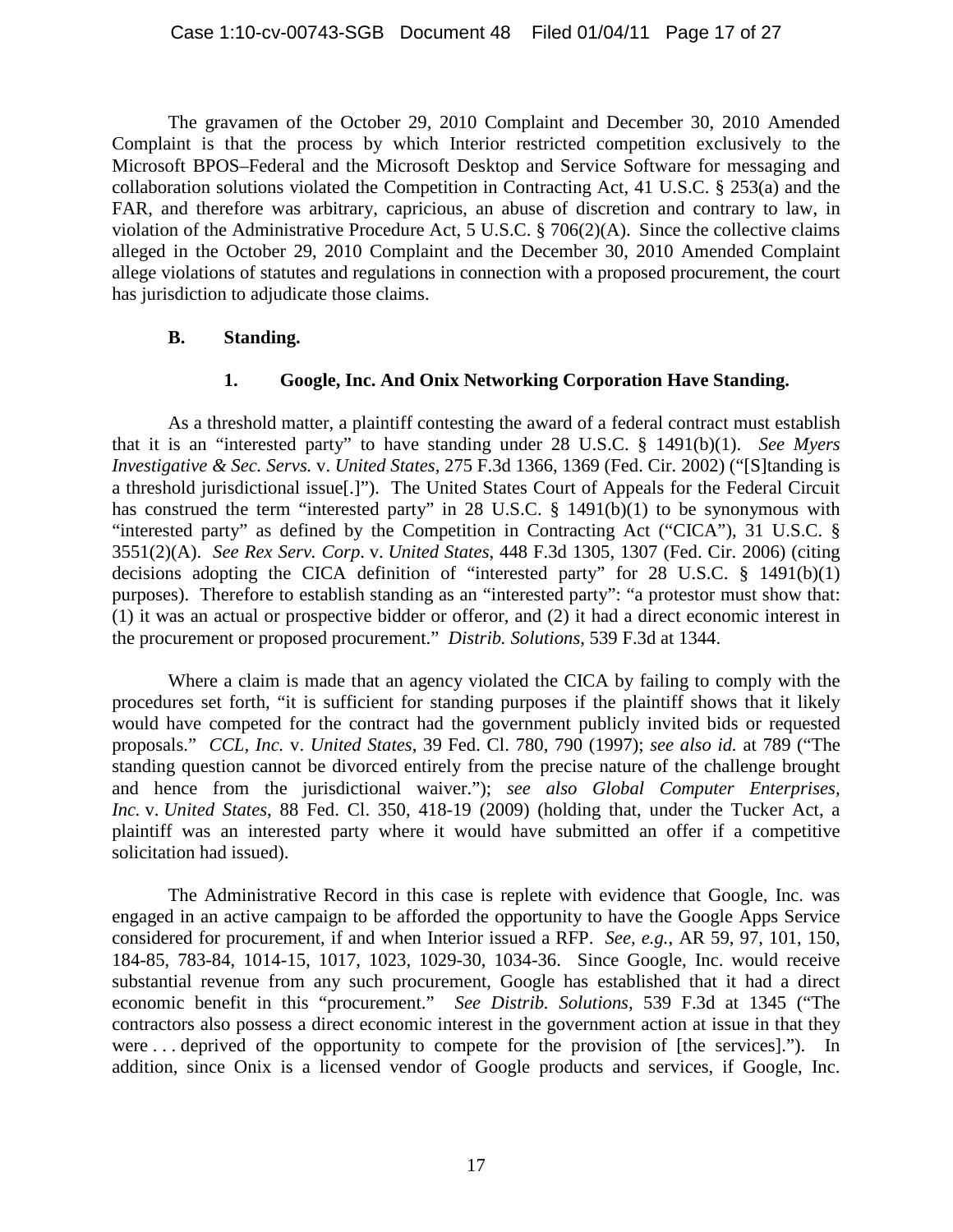products and services were selected for consideration, Onix would have a direct economic interest at stake.

In addition, a protestor must show that the alleged errors in the procurement were prejudicial. *See Labatt Food Serv., Inc* v. *United States*, 577 F.3d 1375, 1378 (Fed. Cir. 2009) ("It is basic that because the question of prejudice goes directly to the question of standing, the prejudice issue must be reached before addressing the merits.") (quotations and citations omitted); *see also Myers*, 275 F.3d at 1370 ("[P]rejudice (or injury) is a necessary element of standing."). A party satisfies this requirement, if "it can show that[,] but for the error, it would have had a substantial chance of securing the contract." *Labatt,* 577 F.3d at 1378. Importantly, the standing inquiry must not conflate the requirements of "direct economic interest" and prejudicial error. *Id.* at 1380 (explaining that examining economic interest, but excluding prejudicial error from the standing inquiry "would create a rule that, to an unsuccessful but economically interested offeror in a bid protest, any error is harmful").

As for the issue of prejudice, the United States Court of Federal Claims has recognized that "deprivation of an opportunity to compete is sufficient economic harm to demonstrate prejudice for purposes of standing." *Magnum Opus* v. *United States*, 94 Fed. Cl. 512, 533 (2010). As evident from the Administrative Record, Google, Inc. has been deprived of the opportunity to compete. *See Weeks Marine, Inc.* v. *United States*, 575 F.3d 1352, 1363 (Fed. Cir. 2009) ("[W]e conclude that in a pre-award protest such as the one before us, [a] prospective bidder or offeror must establish 'a non-trivial competitive injury which can be addressed by judicial relief' to meet the standing requirement of § 1491(b)(1)."); *see also Rex Service Corporation* v. *United States*, 448 F.3d 1305, 1308 n.1 (2006) (indicating that protester may have standing, if "improper agency action" prevents the offeror from submitting a bid or protesting the solicitation).

Since the October 29, 2010 Complaint and the December 30, 2010 Amended Complaint challenge the entire procurement process concerning Interior's email messaging system, the fact that neither individual plaintiff submitted a bid in response to the RFQ No. 503786, which was only the last step in this procurement, is not dispositive of the standing of either.

## **2. Softchoice Corporation Does Not Have Standing.**

The United States Court of Appeals for the Federal Circuit requires that the trial judge evaluate three factors in determining whether intervention is timely: "(1) the length of time during which the would-be intervenors actually knew or reasonably should have known of [their] right[s;] (2) whether the prejudice to the rights of existing parties by allowing intervention outweighs the prejudice to the would-be intervenors by denying intervention[;] (3) existence of unusual circumstances militating either for or against a determination that the application is timely." *Belton Indus., Inc.* v. *United States*, 6 F.3d 756, 762 (Fed. Cir. 1993) (citations omitted;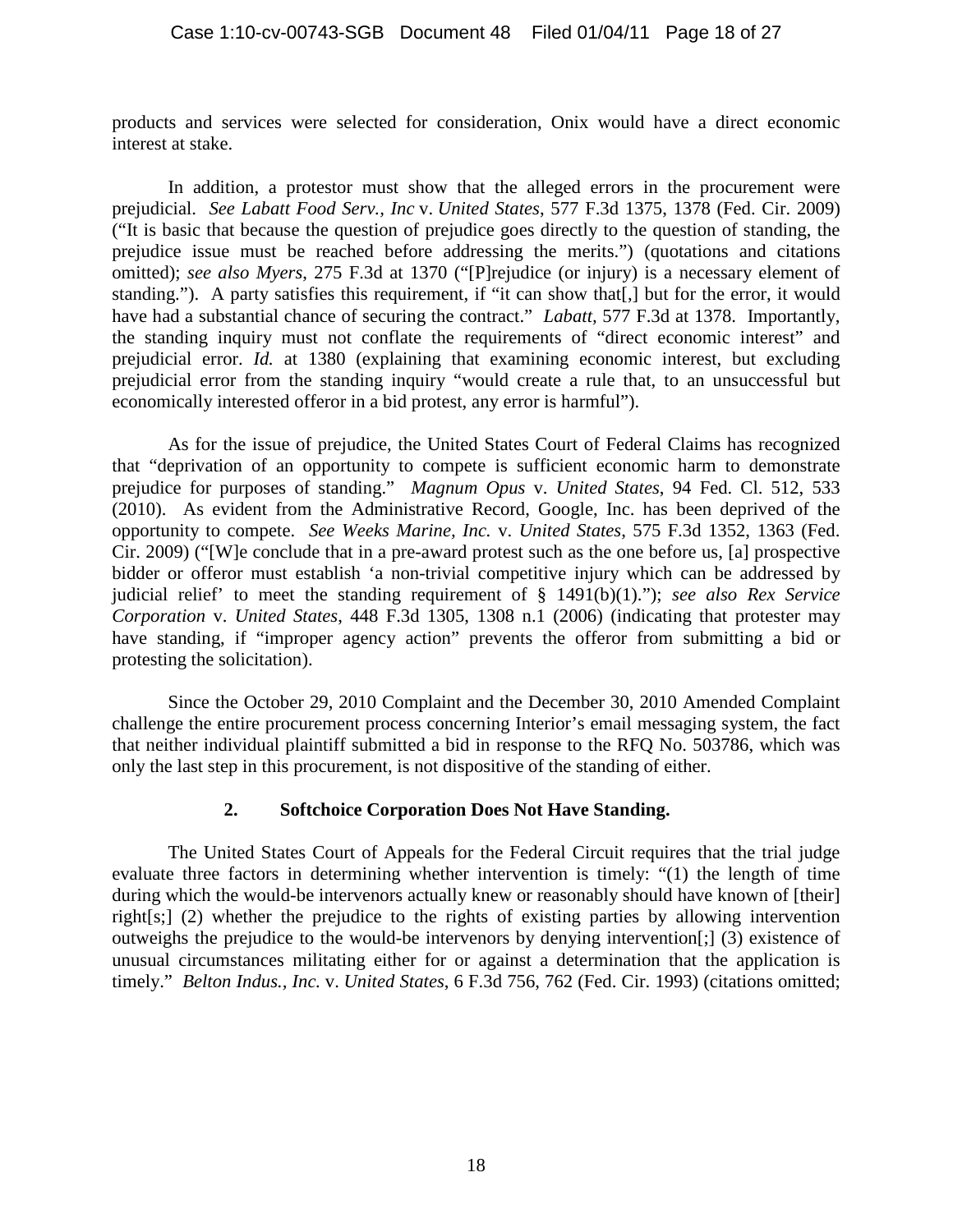certain alterations in original); *see also* RCFC 24(a)(2).<sup>25</sup> In addition, our appellate court has advised that "the requirements for intervention are to be construed in favor of intervention." *Am. Mar. Transp., Inc.* v. *United States,* 870 F.2d 1559, 1561 (Fed. Cir. 1989).

On November 15, 2010, Softchoice Corporation ("Softchoice") filed an unopposed Motion To Intervene, wherein Softchoice stated that it is a "technology solutions and services company that manages the technology needs of more than 15,000 corporate and public sector organizations across the United States and Canada." Mot. to Int. at 2. In addition, Softchoice represented that it is a GSA Schedule 70 contractor and an authorized reseller of Microsoft products, including BPOS-Federal. *Id*. Softchoice further asserted that it "submitted a timely quotation to [Interior] in response to the RFQ." *Id*. The Administrative Record, however, does not include any verification of Softchoice's GSA Schedule 70 status or Softchoice's "timely quotation" nor did Softchoice independently proffer either in support of its November 15, 2010 Motion.

Since neither Google nor the Government objected to Softchoice's intervention, on November 15, 2010, the court granted Softchoice status as an intervenor, pursuant to RCFC 24(a)(2). After reviewing the Administrative Record, however, the court has determined that there is no documentation therein, or otherwise, that supports the requirement of RCFC 24(a)(2) that Softchoice be "so situated that the disposition of [this] action may as a practical matter impair or impede the movant's ability to protest its interest[.]" RCFC 24(a)(2). Accordingly, on reconsideration, the court denies Softchoice's November 15, 2010 Motion To Intervene, without prejudice to refile with appropriate documentation in any subsequent and related proceeding arising from this Memorandum Opinion and Order.<sup>[26](#page-18-1)</sup>

# **C. Standard Of Review On A Motion Upon The Administrative Record.**

Pursuant to the Tucker Act, as amended by the Administrative Dispute Resolution Act, Pub. L. No. 104-320 § 12, 110 Stat. 3870, 3874 (Oct. 19, 1996), the United States Court of

<span id="page-18-0"></span><sup>25</sup> Rule 24(a)(2) of the United States Court of Federal Claims provides, in relevant part, that:

On timely motion, the court must permit anyone to intervene who . . . claims an *interest relating to the property or transaction that is the subject of the action*, and is so situated that the *disposition of the action may* as a practical matter *impair or impede the movant's ability to protect its interest*, unless existing parties adequately represent that interest.

RCFC 24(a)(2) (emphasis added).

<span id="page-18-1"></span><sup>26</sup> Likewise, Softchoice's subsequent filings, *i.e.*, the November 19, 2010 Motion to Dismiss, November 19, 2010 Opposition to Plaintiff's Motion for a Preliminary Injunction, and Softchoice's December 17, 2010 Opposition to Plaintiff's Motion For Judgment On The Administrative Record and Cross Motion For Judgment On The Administrative Record are dismissed, without prejudice, subject to the aforementioned conditions.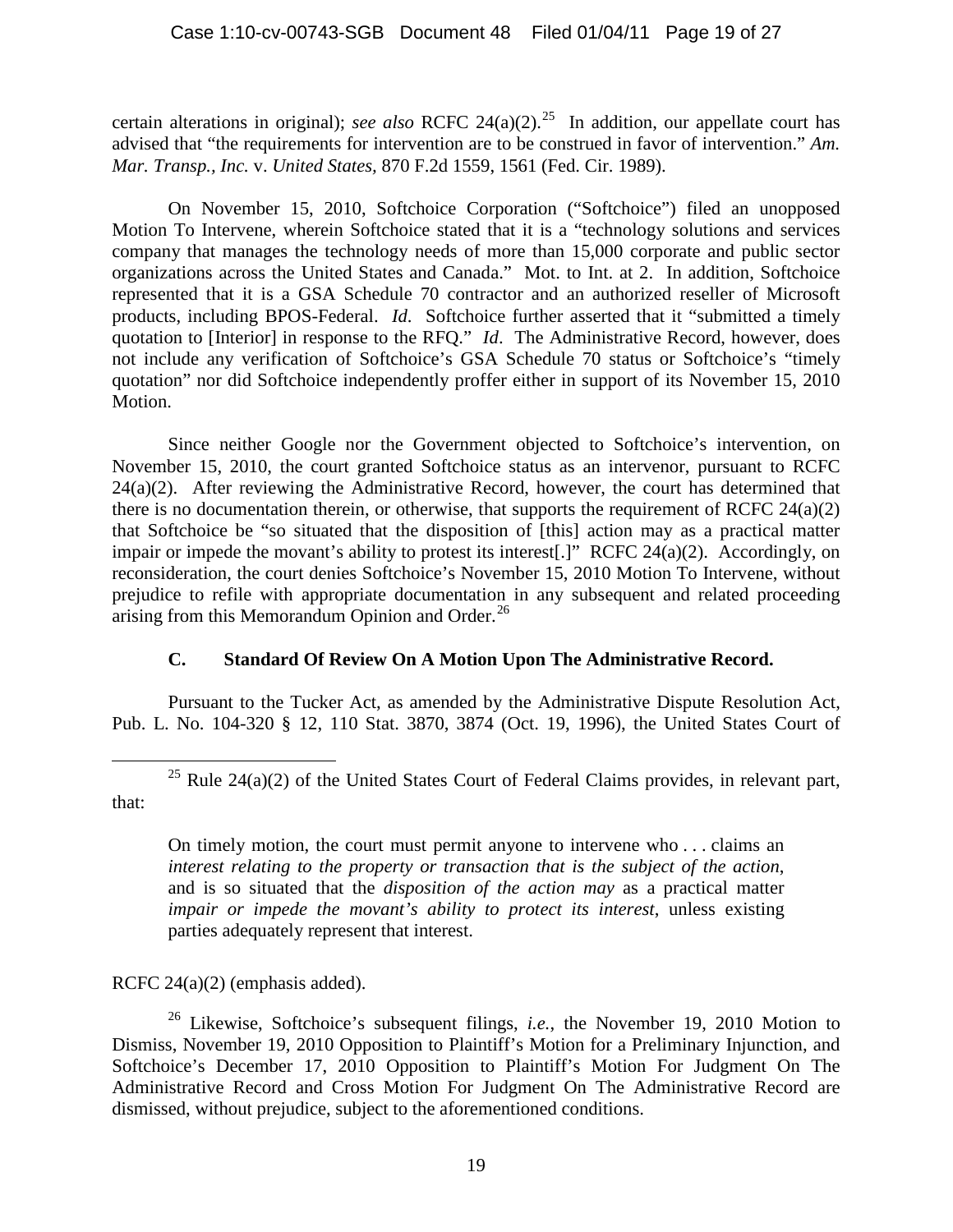Federal Claims reviews challenges to agency decisions pursuant to the standards set forth in the Administrative Procedure Act ("APA"). 28 U.S.C. § 1491(b)(4) ("In any action under this subsection, the courts shall review the agency's decision pursuant to the standards set forth in section 706 of title 5."); *see also* 5 U.S.C. § 706(2)(A) ("The reviewing court shall . . . hold unlawful and set aside agency action, findings, and conclusions found to be . . . arbitrary, capricious, an abuse of discretion, or otherwise not in accordance with law[.]"); *Banknote Corp. of Am., Inc*. v. *United States,* 365 F.3d 1345, 1350 (Fed. Cir. 2004) ("Among the various APA standards of review in section 706, the proper standard to be applied in bid protest cases is provided by 5 U.S.C. § 706(2)(A)[.]" (citations omitted).

In the court's view, some of our appellate court's cases have discussed the substantive hierarchy of the Administrative Procedure Act standards in a manner that can lead the trial court to conduct an improper analysis. *See e.g., Weeks Marine, Inc.* v. *United States*, 575 F.3d 1352, 1358 (Fed. Cir. 2009) (holding that the award of a contract may be set aside if: "(1) the procurement official's decision lacked a rational basis; or (2) the procurement procedure involved a violation of regulation or procedure.") (citations omitted); *see also Galen Med. Assocs. Inc.* v. *United States,* 369 F.3d 1324, 1329 (Fed. Cir. 2004) ("a bid award may be set aside if either: (1) the procurement official's decision lacked a rational basis; or (2) the procurement procedure involved a violation of regulation or procedure.") (internal quotation marks and citations omitted). As the United States Court of Appeals for the Federal Circuit has held in other cases, the court's primary responsibility is to determine whether the agency violated a federal statute or regulation in the procurement process and whether any such violation was prejudicial. *See Axiom Res. Mgmt.* v. *United States*, 564 F.3d 1374, 1381 (Fed. Cir. 2009) (holding that "the disappointed bidder must show a clear and prejudicial violation of applicable statutes or regulations.") (internal quotation marks and citations omitted); *see also Banknote Corp.*, 365 F.3d at 1351 (Fed. Cir. 2004) (when challenging a government contract procurement due to a violation of law or procedure, "the disappointed bidder must show a clear and prejudicial violation of applicable statutes or regulations") (citations omitted). If no prejudicial violation of law or regulation is found, the court next is required to determine whether the agency decision evidences a rational basis. *See Emery Worldwide Airlines, Inc.* v. *United States*, 264 F.3d 1071, 1086 (Fed Cir. 2001) (to meet the burden of showing that a sole-source award lacks rational basis, a party can show: "(1) the agency's decision to conduct a sole-source procurement process lack a rational basis; (2) the agency's sole-source requirements lacked a rational basis; *or* (3) based on the sole-source requirements, the selection of the sole-source awardee lacked a rational basis.") (emphasis added). Last, the court is required to ascertain whether the agency *otherwise* acted in an arbitrary and capricious manner with respect to the procurement at issue. *See Banknote Corp.,* 365 F.3d at 1350 ("a reviewing court shall set aside the agency action if it is 'arbitrary, capricious, an abuse of discretion.'").

A motion for judgment on the administrative record, pursuant to RCFC 52.1, is akin to an expedited trial on the record and has no counterpart in the Federal Rules of Civil Procedure. *See*  RCFC 52.1, Rules Committee Note (July 13, 2009); *see also Bannum, Inc.* v*. United States*, 404 F.3d 1346, 1356 (Fed. Cir. 2005) ("[T]he judgment on an administrative record is properly understood as intending to provide for an expedited trial on the record."). Accordingly, on a motion for judgment on the administrative record, the court is required to determine whether the plaintiff has met the burden of proof to show that the relevant federal agency decision lacked a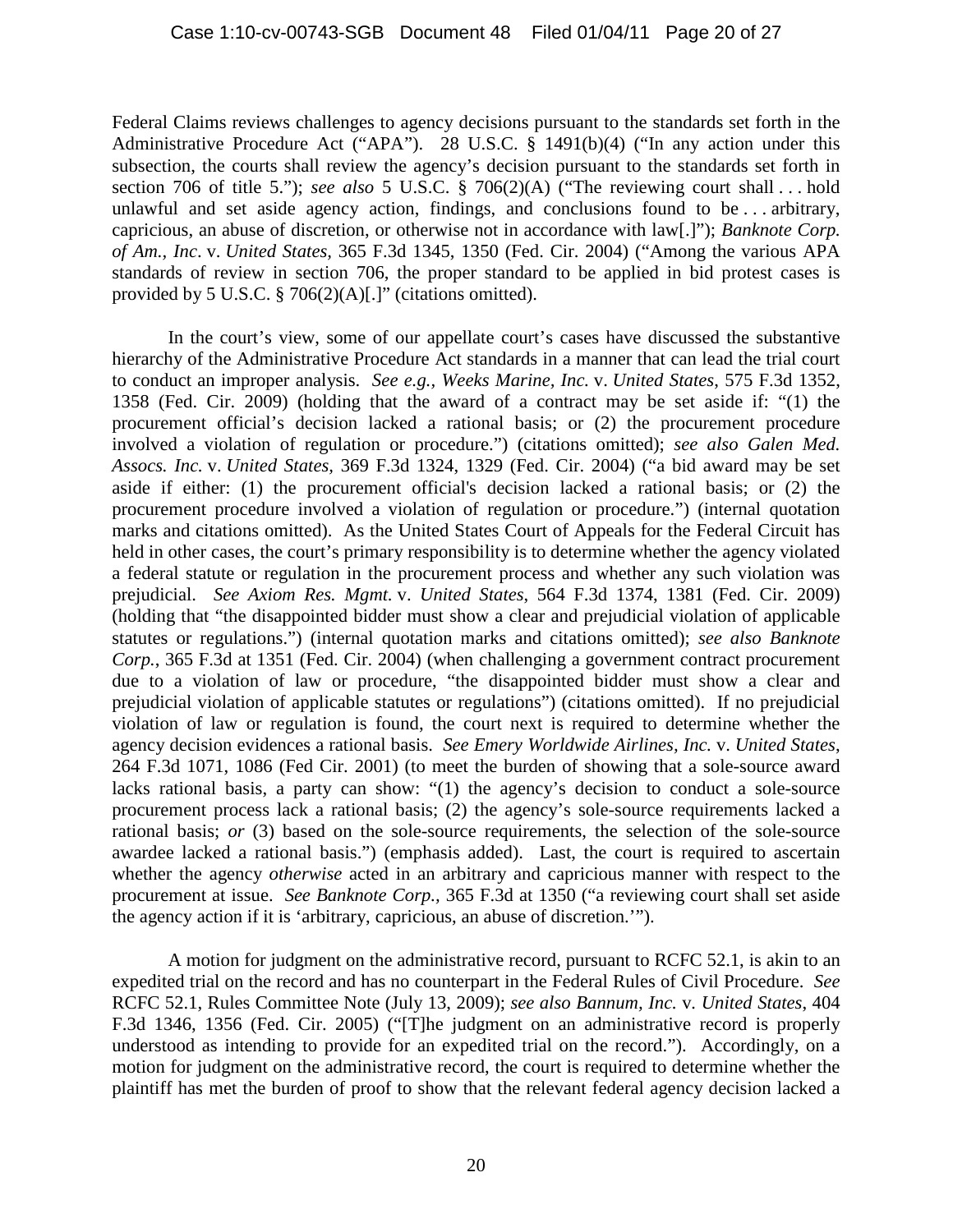rational basis or was not in accordance with the law*. Id*. at 1357 (instructing the trial court to make "factual findings under RCFC [52.1] from the [limited] record evidence as if it were conducting a trial on the record"). The existence of a material issue of fact, however, does not prohibit the court from granting a motion for judgment on the administrative record, nor is the court required to conduct an evidentiary proceeding. *See Bannum*, *Inc.*, 404 F.3d at 1353-54 ("RCFC [52.1] requires the [United States] Court of Federal Claims, when making a prejudice analysis in the first instance, to make factual findings from the record evidence as if it were conducting a trial on the record.").

## **D. The Administrative Record In This Case Supports Issuing A Preliminary Injunction At This Juncture.**

On July 15, 2010, the Assistant Secretary-Policy, Management, and Budget signed a "Determination and Findings," establishing Microsoft's Business Productivity Online Suite-Federal as "the Department-wide standard for Messaging and Collaboration." AR 748-56. On that same date, the Assistant Secretary-Policy, Management, and Budget also signed a separate "Determination and Findings," establishing Microsoft Desktop and Service Software as the "Department-wide standard for computer operating, system desktop and service, office automation, and systems management software." AR 757-62.

Both July 15, 2010 Standardization "Determination and Findings" are quintessential "non-competitive procedure[s]," that must be justified by the "contracting officer." 41 U.S.C. §  $253(f)(1)(A)$ . In addition, since these Standardization "Determinations and Findings" concern an amount exceeding \$50 million (AR 753), they require the additional approval of "the senior procurement executive of the agency." 41 U.S.C. § 253(f)(1)(B)(iii) (emphasis added).

The Assistant Secretary–Policy, Management, and Budget, however, is neither the "Contracting Officer," nor appears to be the Department of Interior's "senior procurement executive." In fact, the establishment of a "Department-wide standard for messaging and collaboration" and a "Department-wide standard for Office Automation and Systems Management Software" does not appear to fall within the responsibilities of the Assistant Secretary–Policy, Management, and Budget.<sup>[27](#page-20-0)</sup> On Interior's website, the job description of the

(1) The responsibilities of the Assistant Secretary–Policy, Management and Budget include:

<span id="page-20-0"></span> $27$  Interior's Manual describes the responsibilities of the Assistant Secretary–Policy, Management and Budget as follows:

B. Assistant Secretary - Policy, Management and Budget (PMB). The Assistant Secretary–Policy, Management and Budget exercises the Secretary's authority to implement Departmental policy for organizational and human resources management.

<sup>(</sup>a) Developing and implementing Departmental policy for organization management for headquarters and field offices.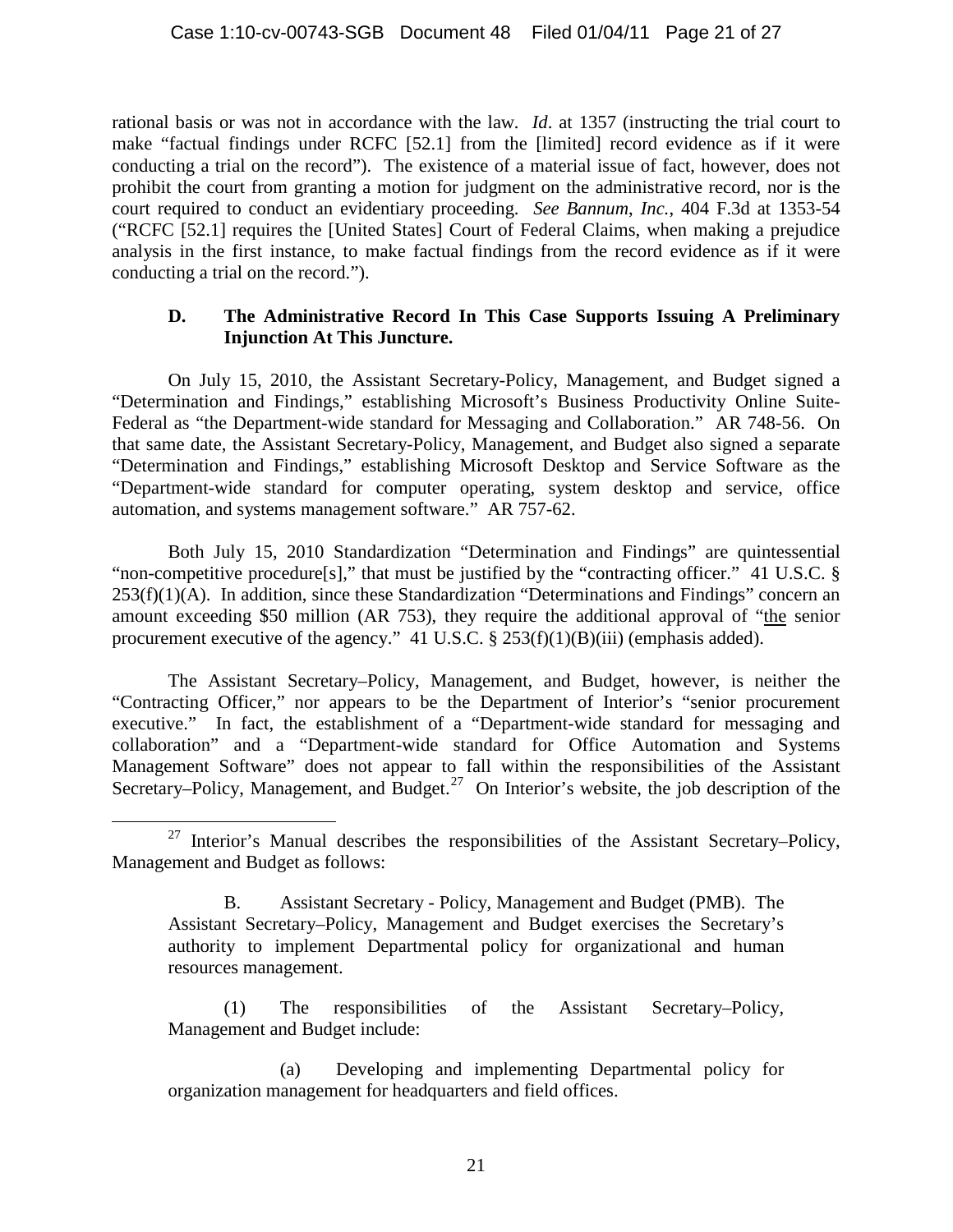Assistant Secretary–Policy, Management, and Budget is to "oversee[] programmatic, administrative and financial policy for the Department, including budget formulation and implementation." Department of Interior, Office of Policy, Management and Budget Website, http://www.doi.gov/pmb/about.html (last visited 1/3/2011).

(b) Implementing a Departmental program for organizational reviews.

 $\overline{a}$ 

(c) Reviewing and approving, or recommending modifications to proposed headquarters and field office organizational changes and field office locations.

(d) Reviewing and analyzing the effects of legislative proposals on the Department's organizational management policies.

(e) Reviewing and making recommendations to the Inspector General on proposed organizational changes, and publishing those changes in the Departmental Manual.

(2) The Assistant Secretary–Policy, Management and Budget receives staff assistance on organizational management and human resources policy from the Office of Planning and Performance Management and the Office of Personnel Policy, respectively.

http://elips.doi.gov/app\_dm/act\_getfiles.cfm?relnum=3380 (last visited 12/27/2010).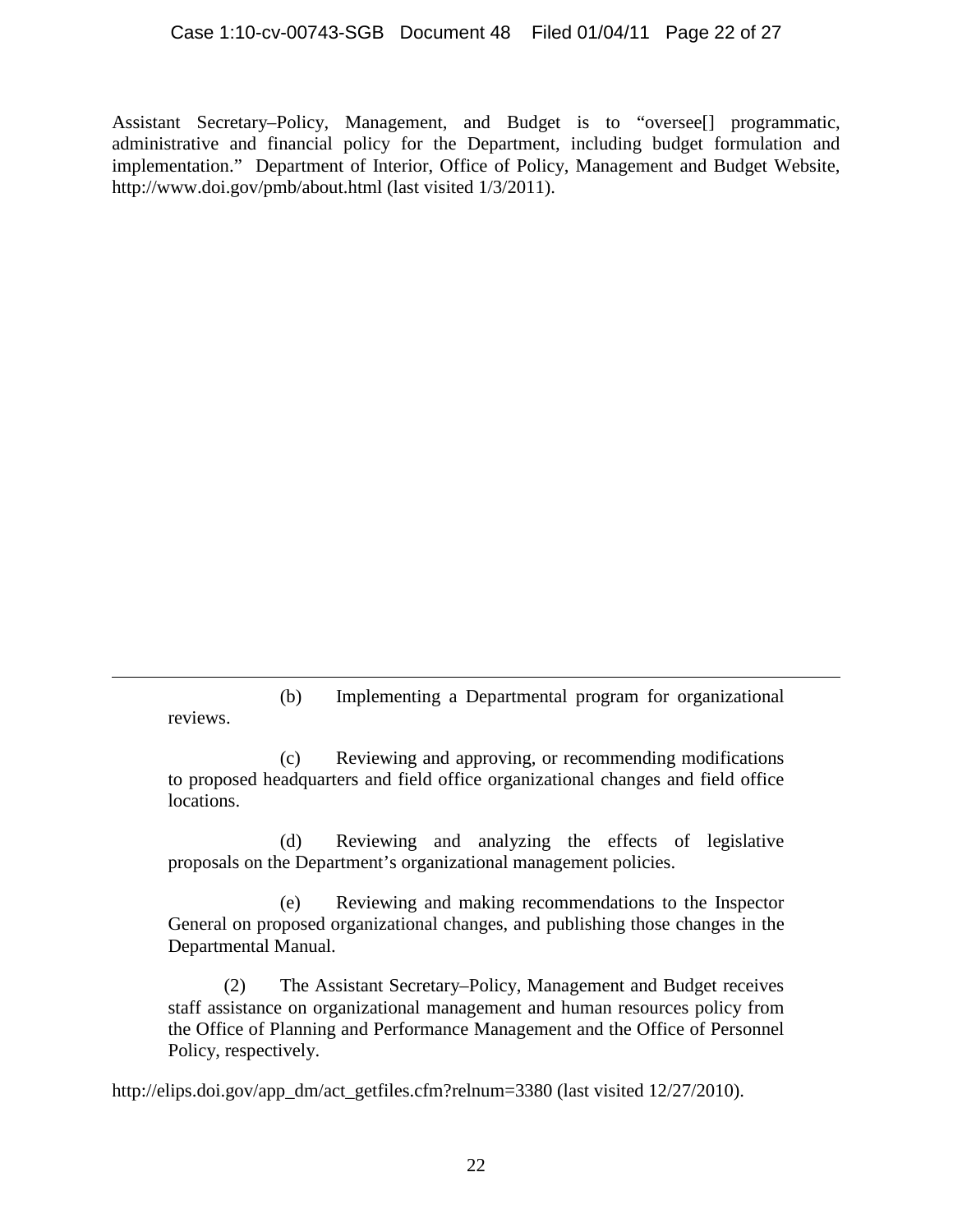In addition, the General Organizational Chart for the U.S. Department of the Interior shows that the CIO reports directly to the Secretary of the Department of the Interior, *not* the Assistant Secretary–Policy, Management, and Budget. Instead, the CIO only "receives administrative guidance and support from the Assistant Secretary-Policy, Management, and Budget."



General Organization - U.S. Department of the Interior

http://elips.doi.gov/elips/release/images/DM3170CT.htm (last visited 12/27/2010).

8/97

Both of the July 15, 2010 Standardization "Determination and Findings," however, originated from the CIO, but were directed to the Assistant Secretary-Policy, Management, and Budget for approval, circumventing line authority to the Secretary of the Department of the Interior or the Secretary's Deputy,  $^{28}$  $^{28}$  $^{28}$  and reversing the roles of the Assistant Secretary-Policy, Management, and Budget and the CIO.

In addition, both of the July 15, 2010 Standardization "Determination and Findings" failed to comply with the requirements of FAR  $6.302-1$ (a),  $6.303-1$ ,  $6.303-2$ , and  $6.304$ . Since both the July 15, 2010 Standardization "Determination and Findings" are based on a decision

<span id="page-22-0"></span> $28$  Of particular note, is the fact that the May 4, 2010 "Unified Messaging System— Project Plan," issued by the same CIO, identifies the need for a "Secretarial Order endorsing the [P]roject." AR 1587. The Administrative Record does not include any such Order.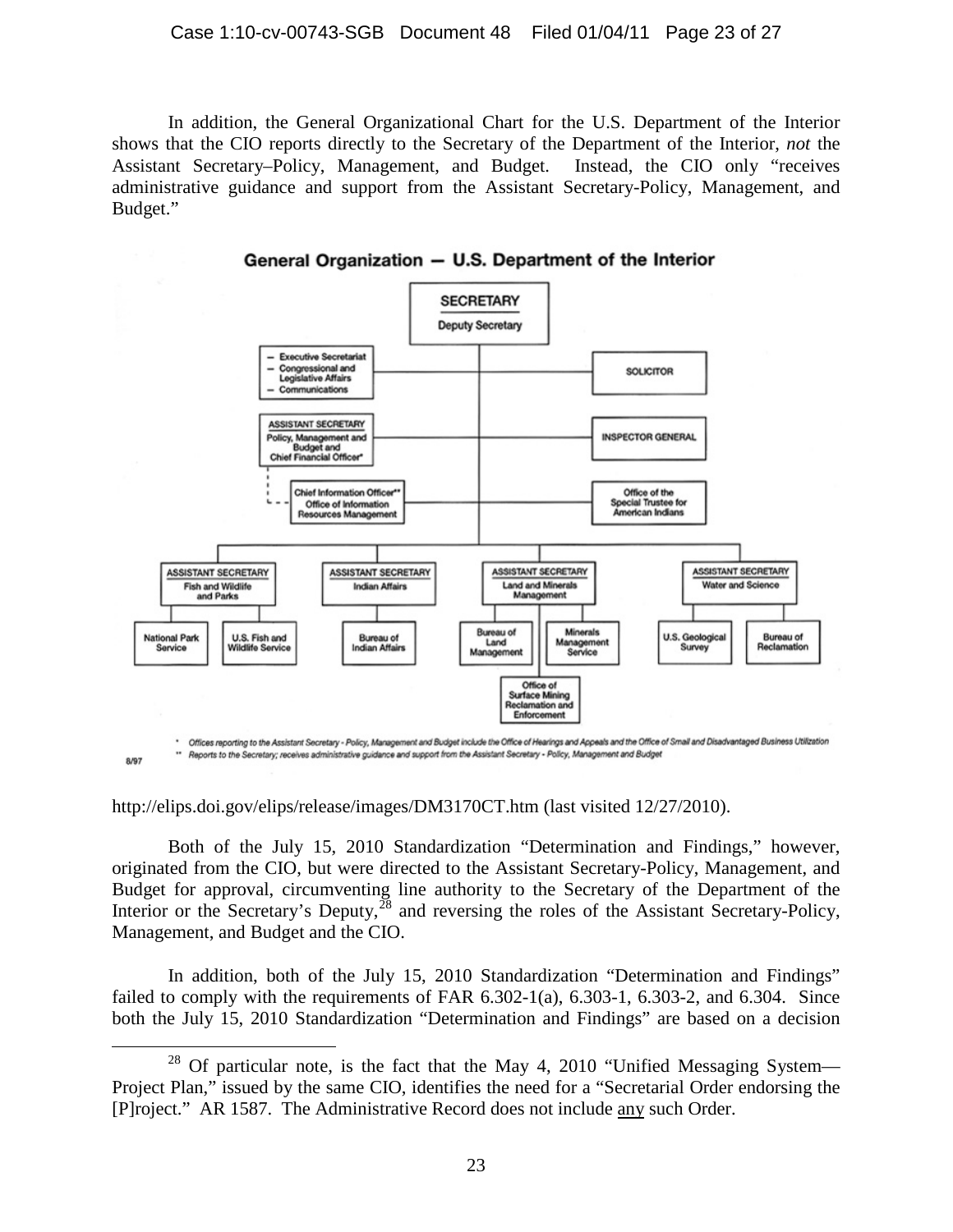that "only one responsible source . . . and no other supplies or services will satisfy [Interior's] requirements" (48 C.F.R. § 6.302-1), the contracting officer is prohibited from "commenc[ing] negotiations for a sole source contract . . . unless the contracting officer": (1) provides a justification per FAR 6.302, the contents of which are specified at FAR 6.303-2; (2) certifies the "accuracy and completeness of the justification"; and (3) "obtains the approval required by [FAR] 6.304." 48 C.F.R. § 6.303-1(a). As the Administrative Record evidences, negotiations for a sole source contract with Microsoft "commenced" many months prior to July 15, 2010. *See, e.g.,* AR 1039-89 *see also* AR 1041 (April 8, 2010 Microsoft email to Deputy Assistant Secretary Jackson regarding "Call follow up deliverables.")

In addition, neither Standardization "Determination and Findings" is accompanied by a proper justification or appropriate approvals. To the extent the Standardization "Determination and Findings" were intended to substitute for a justification, several deficiencies are apparent. First, neither document identifies the "*statutory authority* permitting other than full and open competition." FAR 6.303-2(a)(4) (emphasis added).

Second, the "anticipated cost" discussion (AR 753-54) contains no estimate of internal agency cost, *e.g.*, Project Management Office and Independent Verification and Validation costs that apparently will be the subject of a "separate procurement." AR 767. More importantly, there is no consideration or discussion about the more significant embedded costs associated with what [REDACTED] described in a March 16, 2010 report as the cost of "organizational" lock-in . . . making alternative [products] difficult to use." AR 647. In the context of describing "organizational lock-in" regarding Microsoft Office products, [REDACTED] specifically stated that: [REDACTED]. AR 651; *see also* AR 677 ([REDACTED]); AR 252 ([REDACTED]). Nevertheless, on July 15, 2010, Interior preceded to standardize on the Microsoft Office desktop productivity suite. AR 762. Google described the effect of "organizational lock-in" in more pragmatic terms: Interior's decision to standardize the Microsoft Exchange Messaging Solution "provides [Microsoft] technology [with] a significant prejudicial, if not insurmountable, advantage in any future competition." *Compare* AR 1004 *with e.g.,* AR 1586 (Interior reporting that "other components of the BPOS-Federal suite will be made available to [Interior] bureaus and offices on an optional basis"). The value of organizational lock-in certainly was not lost on Microsoft. AR 1087 ([REDACTED]) (emphasis added); AR 1040-41 (describing Microsoft as the largest provider of BES services in the world, and 90% of Exchange Online Dedicated customers uses BlackBerry service[.] [REDACTED]). Without considering embedded costs, including the cost of organizational lock-in, it is not surprising that the July 15, 2010 Standardization "Determination and Findings" fails to include the required statement that "anticipated cost to the Government would be fair and reasonable." FAR 6.303-2(a)(7).

Third, there is no "listing of sources . . . that expressed in writing an interest in the [procurement]." FAR 6.303-2(a)(10). The failure to list Google's repeated express interest in this procurement cannot be explained as an oversight.

Fourth, there is no statement of the actions that Interior plans "to remove or overcome [a] barrier to competition before any subsequent acquisition for the supplies or services required." FAR 6.303-2(a)(11).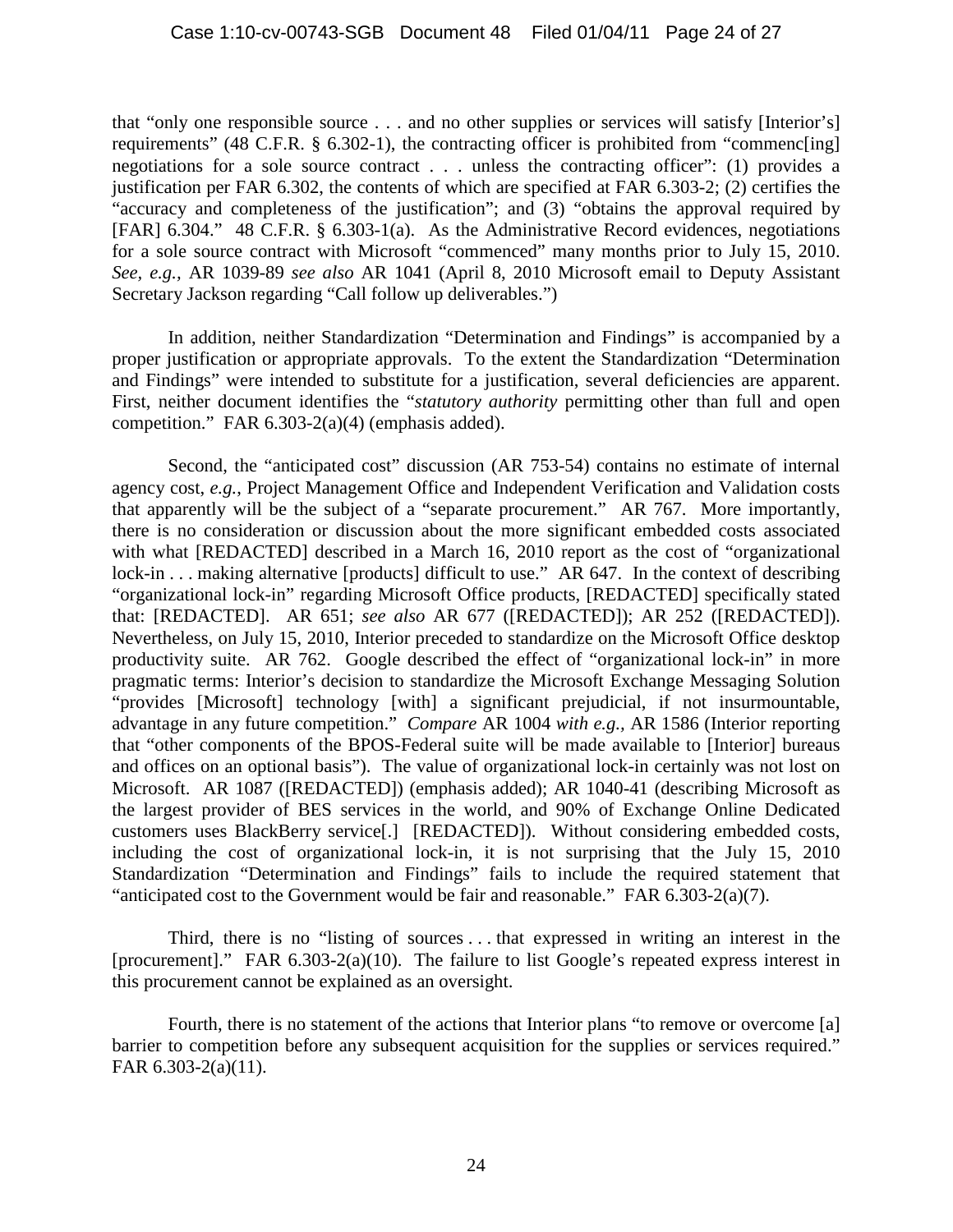By July 22, 2010, however, Interior was aware that Google had a government-only version of the Google Apps product and claimed it had obtained FISMA certification. AR 783- 84. Nevertheless, on August 20, 2010, Interior's CTO, Mr. Corrington, recommended that this information did "not warrant a change in the standardization decision(s) that [were] made on July 15, 2010." AR 784. None of this is mentioned in the subsequent August 30, 2010 Limited Source Justification, citing the dual July 15, 2010 Standardization "Determination and Findings" as the predicate agency authority for the "Justification." AR 848. Of course, Mr. Corrington suggests a formal re-evaluation in the second quarter of FY2013. AR 785. By that time, however, the migration of Interior's email system will be completed and "organizational lock-in" achieved. AR 1584; AR 1616.

On a motion for preliminary injunctive relief, the court must weigh four factors: "(1) immediate and irreparable injury to the movant; (2) the movant's likelihood of success on the merits; (3) the public interest; and (4) the balance of hardship on all the parties." *U.S. Ass'n of Imp. of Textiles & Apparel* v. *United States,* 413 F.3d 1344, 1346 (Fed. Cir. 2005). "*No one factor*, taken individually, *is necessarily dispositive*. . . . [T]he weakness of the showing regarding one factor may be overborne by the strength of others." *FMC Corp.* v. *United States*, 3 F.3d 424, 427 (Fed. Cir. 1993) (emphasis added).

As to the first factor, the court has been informed that Interior intends to award a contract, pursuant to RFQ No. 503786 on January 25, 2011. As discussed herein, the July 15, 2010 Standardization "Determination and Findings," on which the August 30, 2010 Limited Source Justification was based, violate the Competition in Contracting Act and FAR. Without a preliminary injunction, the award will put into motion the final migration of Interior's email system, achieve "organizational lock-in" for Microsoft, and cost Google the opportunity to compete. Therefore, without injunctive relief, Google will suffer immediate and irreparable harm. *See PGBA, LLC* v. *United States*, 57 Fed. Cl. 655, 664 (2003) ("This court has acknowledged that a lost opportunity to compete may constitute an irreparable harm[.]"). Therefore, the first factor weighs in favor of an injunction.

The second factor concerns the likelihood of success on the merits. Based on the allegations set forth in the October 29, 2010 Complaint, as amended on December 30, 2010, the court's review of the Administrative Record has established that Google has made a *prima facie* showing that Interior violated the Competition in Contracting Act and relevant FAR provisions and that such violation was prejudicial to Google's interests. Therefore, Google has met the second test, *i.e.*, a likelihood of success on the merits for a preliminary injunction. *See Savantage Fin. Servs., Inc.* v. *United States*, 81 Fed. Cl. 300, 306-08 (2008) (holding that the Department of Homeland Security's decision to use financial management software systems of two incumbent contractors by means of a brand name justification to standardize the agency's financial software systems was an improper sole source procurement that violated the CICA, where there were other responsible sources).

As to the third factor, the court has determined that the public interest is served by the issuance of a preliminary injunction to ensure Interior's compliance with the requirements set forth in the Competition in Contracting Act and the FAR. *See PGBA*, 57 Fed. Cl. at 663 ("Clearly, the public interest in honest, open, and fair competition in the procurement process is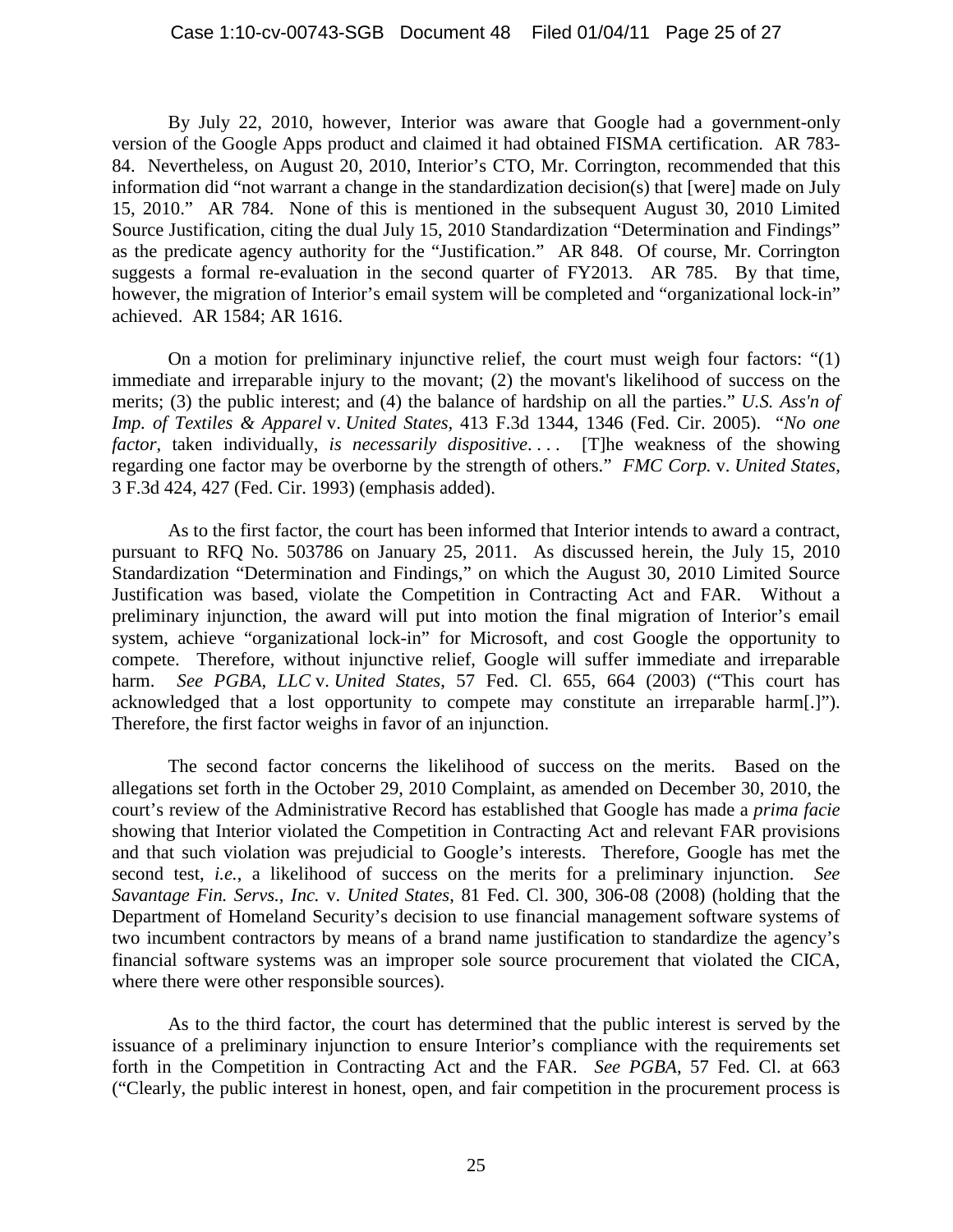compromised whenever an agency abuses its discretion in evaluating a contractor's bid."). In addition, the Administrative Record in this case is far from complete. Apart from specific items noted herein, this procurement concerns more than "RFQ No. 503786." As the United States Court of Appeals for the Federal Circuit has held the scope of the "procurement or proposed procurement" includes "*all stages* of the process in acquiring property or services, *beginning with the process* for determining a need for property or services and ending with contract completion and close out." *Distributed Solutions*, 539 F.3d at 1345 (emphasis added).<sup>[29](#page-25-0)</sup> As such, the Administrative Record should include all relevant documents from late 2007 to date, including those relating to the 2009 BPOS-Federal Pilot Program, the July 15, 2010 Standardization "Determination and Findings," the August 30, 2010 Limited Source Justification, as well as the August 30, 2010 RFQ No. 503786. The email communications between Interior and Microsoft establish that the Administrative Record is not complete. The most striking example is the September 24, 2009 email from Interior's CTO, Bill Corrington, to Microsoft's Vice President, Federal Government, Ms. Theresa Carlson, and other Microsoft representations, wherein Mr. Corrington expressed a "demonstrated . . . commitment to the success of the project by both DOI and Microsoft. I look forward to . . . continuing to work with the Microsoft team to *achieve a successful project outcome*." AR 1088 (emphasis added). The only document that precedes this is a July 31, 2009 email referencing a meeting between Microsoft's Ms. Justina Glavin, Deputy Assistant Secretary Jackson, and Mr. Corrington. AR 1088. It is inconceivable that Interior decided to commit to "Microsoft's team to achieve a successful project outcome" within 30 days without other internal documents being generated. In addition, the Administrative Record contains none of the attachments to emails between Interior and Microsoft. *See e.g.* AR 1035-37, 1041, 1052, 1055, 1064, 1067, 1068, 1073, 1077, 1088. Moreover, the court finds it unusual that the Deputy Assistant Secretary Jackson had "regular monthly one-on-one" meetings with Ms. Carlson, but apparently took no notes or didn't maintain them. AR 1039. As the Rules of the United States Court of Federal Claims provide: "a protest case cannot be efficiently processed until production of the administrative record" is provided. RCFC App. C ¶ 23. For this additional reason, the court has determined that the public interest is served by a preliminary injunction in this case.

With respect to the fourth factor, Interior has been engaged in a process to ascertain the requirements of a new email, calendaring, and collaboration system at least since 2007. *See, e.g.*, AR 1-2, 97, 150, 154-68, 175, 184, 748-56, 762, 765-72, 844-51, 855, 1584. As of July 19, 2010, Ms. Debra Glass, Division Chief, Acquisition Services Directorate, National Business Center advised Google that it would be impossible to complete this procurement in fiscal year 2010. AR 1016. Under these circumstances, any *de minimis* inconvenience to Interior caused by the court's Preliminary Injunction is outweighed by the above referenced public interest and the secondary competitive harm to the Google. During this period, the Secretary of the Department of the Interior will have an opportunity to correct the deficiencies herein cited, with the advice of

<span id="page-25-0"></span> $29$  For example, the Administrative Record does not include a copy of the contracting officer's determination justifying how Contract No. 6535F40720/NBMF09382, initially issued to purchase licenses, can be "modified" to purchase software and equipment, instead of issuing a separate procurement. This "modification" is the vehicle by which the initial migration of Interior's email was to be made to Microsoft. It is not clear whether the procurement under that contract has commenced, is ongoing, or completed.